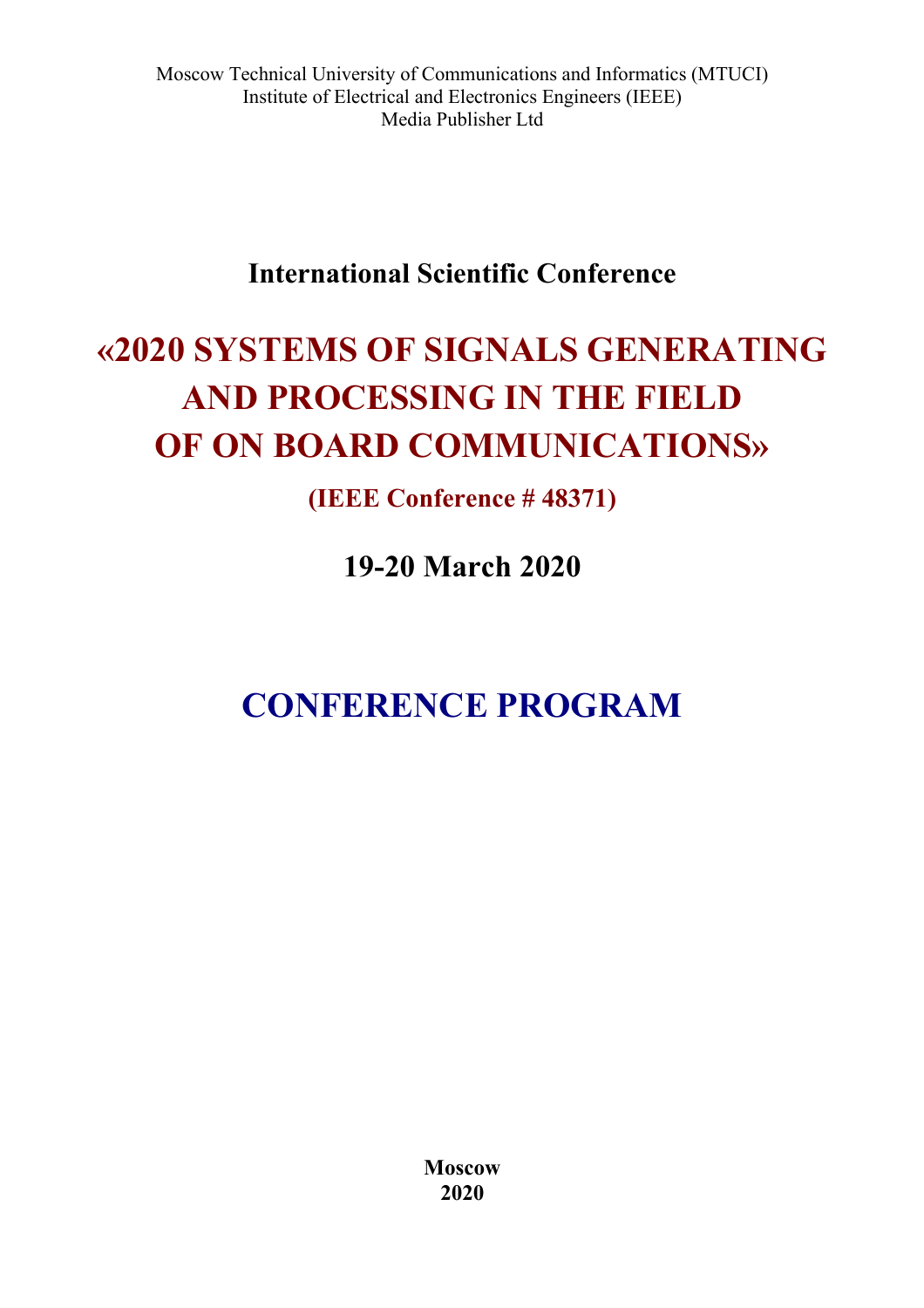# **CONFERENCE ORGANIZERS**

Moscow Technical University of Сommunications and Informatics (MTUCI) Institute of Electrical and Electronics Engineers (IEEE) Media Pablisher Ltd

# **CONFERENCE SECTIONS \***

- **1.** Antennas and Radio Waves Propagation.
- **2.** Navigation and Mathematical Algorithms of an Object Space Orientation.
- **3.** Radiofrequency Applications.
- **4.** Wire and Optical Communication and Control Systems.
- **5.** Intelligent Transport Systems
- **6.** Digital signal processing in on-board radio systems

\* The reports in the program inside the sections are listed in alphabetical order by the name of the first author. By agreement with the chairman of the section, the order of reports may be changed (*Доклады в программе внутри секций перечислены в алфавитном порядке по фамилии первого автора. По согласованию с председателем секции порядок следования докладов может быть изменен*).

# **CONFERENCE SCHEDULE**

# **19 March 2020, Congress Center Avia-Plaza**

- **9-30 10-00 Registration of participants** (*регистрация участников*)
- **10-00 13-00 Conference sections** (*работа секций конференции*)
- **13.00 14.00 Lunch** (*обед*)
- **14.00 16.30 Plenary session** (*пленарное заседание*)
- **16.30 19.00 Cocktail** (*фуршет*)

# **20 March 2020, Congress Center Avia-Plaza**

**10-00 — 14-00 Conference sections** (*работа секций конференции*)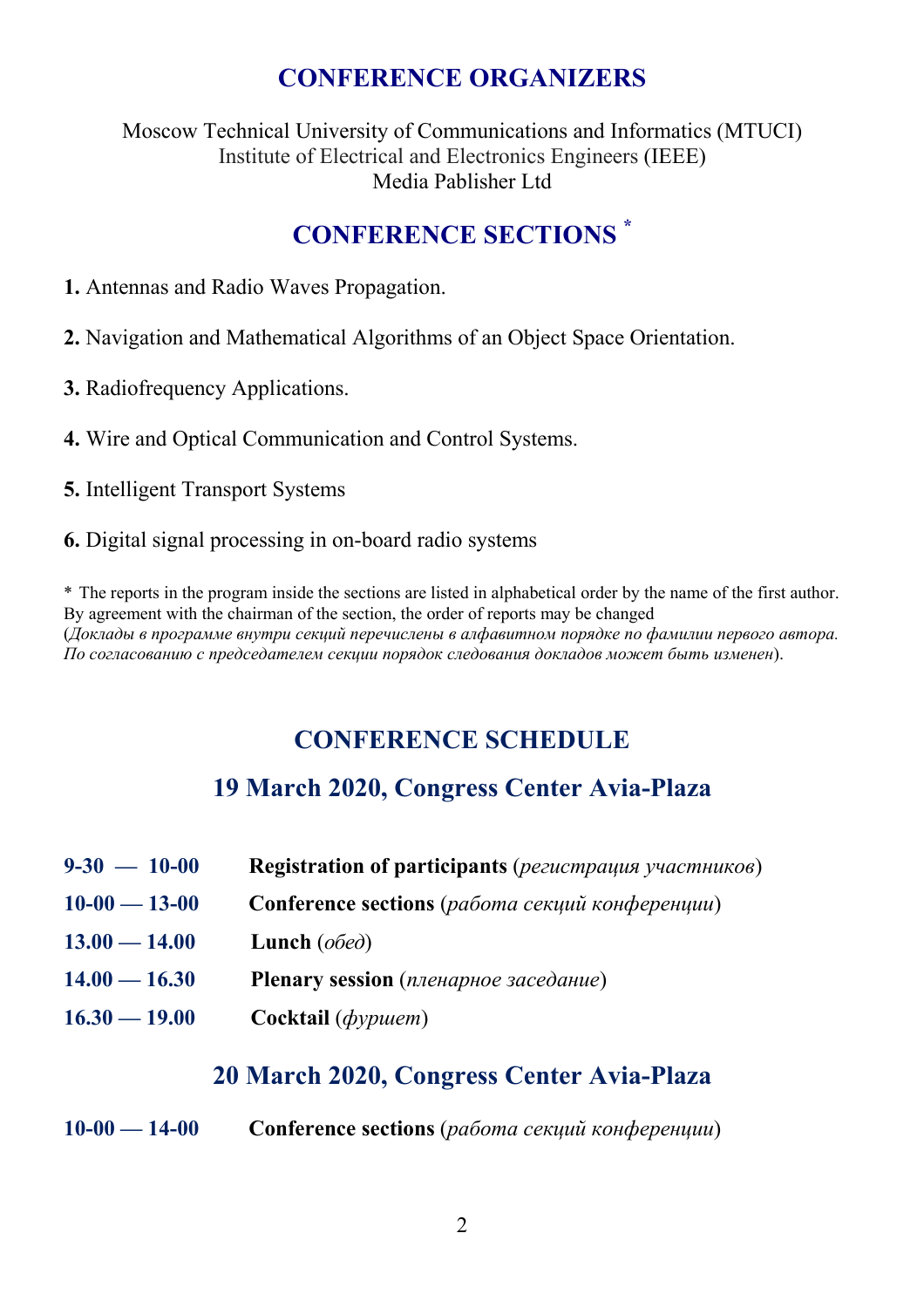# **PLENARY SESSION March 19, 2020 Congress Center Avia-Plaza**

#### **14-00 – 14-05**

#### **Opening speech**  *Rector MTUCI* **Sergey D. Erokhin**

#### **14-05 – 14-10**

**Welcoming Remarks** 

**Roman Yu. Ivanyushkin,**

*Branch Director of the IEEE Worldwide Limited in the Russian Federation, Chair of Russian (Moscow) IEEE Circuits and Systems (CAS04) Chapter, PhD, Associate Professor of Moscow Technical University of Сommunications and Informatics* 

#### **14-10– 14-55**

#### **Report «PLANAR MULTI-BEAM LEAKY WAVE ANTENNAS FOR RADAR AND COMMUNICATION»**

#### **Kaloshin Vadim Anatolyevich**

*Doctor of Science, IEEE Region 8, Chair of AP Moscow Chapter, Vice-chair of MTT/ED/AES Moscow Chapter, Kotelnikov Institute of Radio Engineering and Electronics of RAS, Moscow, Russia* 

### **14-55 – 15-35**

#### **Report «GLOBAL SATELLITE INFORMATION SYSTEM»**

**Sergey S. Adzhemov,** *MTUCI, Moscow, Russia* **Nikolay I. Moiseev, Lev E. Nazarov, Alexander I. Sigal,**  *JSC Academician M.F. Reshetnev Information Satellite Systems, Moscow, Russia* **Alexander V. Pestryakov,** *MTUCI, Moscow, Russia* 

**15-35 – 16-05** 

# **Report «CREATING A UNIFIED INFORMATION SPACE IN DIGITAL ECONOMY ON THE BASIS OF INNOVATIVE DEVELOPMENT INFORMATION, MANAGEMENT AND TELECOMMUNICATION SYSTEMS»**

**Sergey V. Kozlov,** 

*Federal State Institution «Federal Research Center «Informatics and Management» of the Russian Academy of Sciences, Moscow, Russia* 

**Alexander N. Kubankov,**  *Moscow Technical University of Communication and Informatics, Moscow, Russia* 

# **16-05 – 16-15**

**Information message «CHANGING ROLEES AND REQUIREMENTS FOR SCIENTIFIC AND TECHNICAL PUBLICATIONS»** 

**Oleg V. Varlamov,** *Doctor of Technical Sciences, MTUCI, Moscow, Russia*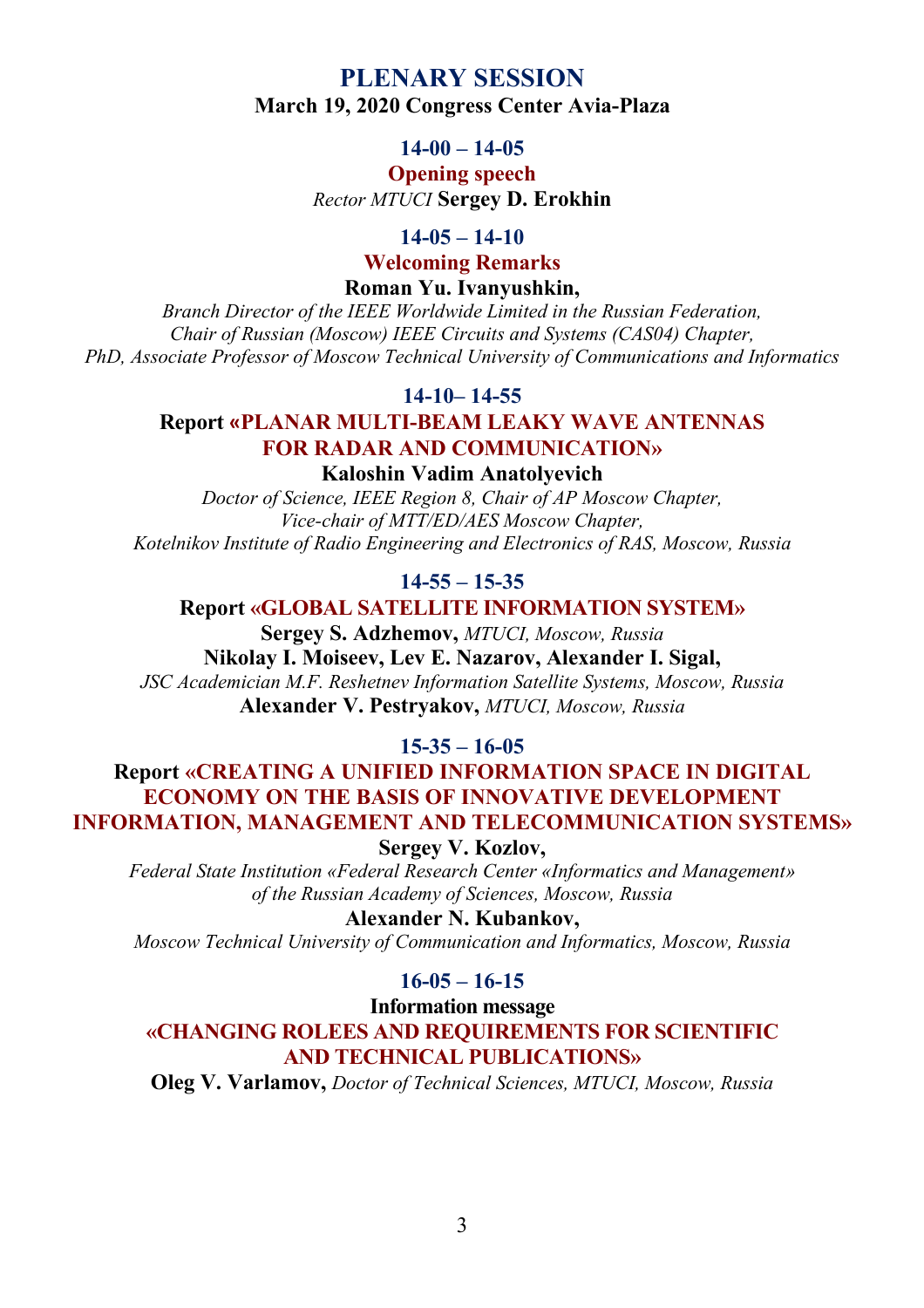# **ПОВЕСТКА ДНЯ ПЛЕНАРНОГО ЗАСЕДАНИЯ**

**19 марта 2020 г. Конгресс-центр Авиа-Плаза**

#### **14-00 – 14-05**

**Приветственное слово** 

**ЕРОХИН Сергей Дмитриевич**

*Ректор МТУСИ*

#### **14-05 – 14-10**

**Приветственное слово ИВАНЮШКИН Роман Юрьевич,**

*Branch Director of the IEEE Worldwide Limited in the Russian Federation, Chair of Russian (Moscow) IEEE Circuits and Systems (CAS04) Chapter, PhD, Associate Professor of Moscow Technical University of Communications and Informatics* 

**14-10– 14-55** 

# **Доклад «ПЛОСКИЕ МНОГОЛУЧЕВЫЕ АНТЕННЫ ДЛЯ РАДИОЛОКАЦИИ И СИСТЕМ СВЯЗИ»**

#### **Калошин Вадим Анатольевич**

*д.т.н., IEEE Region 8, Chair of AP Moscow Chapter, Vice-chair of MTT/ED/AES Moscow Chapter, Kotelnikov Institute of Radio Engineering and Electronics of RAS, Moscow, Russia* 

#### **14-55 – 15-35**

#### **Доклад «ГЛОБАЛЬНАЯ ИНФОРМАЦИОННАЯ СПУТНИКОВАЯ СИСТЕМА»**

**Аджемов Сергей Сергеевич,** *МТУСИ, Москва, Россия*

# **Моисеев Николай Иванович, Назаров Лев Евгеньевич,**

**Сигал Александр Иосифович,** *АО ИСС, Москва, Россия* **Пестряков Александр Валентинович,** *МТУСИ, Москва, Россия*

#### **15-35 – 16-05**

# **Доклад «ПРОЦЕССНЫЕ ОСНОВЫ СОЗДАНИЯ ЕДИНОГО ИНФОРМАЦИОННОГО ПРОСТРАНСТВА ЦИФРОВОЙ ЭКОНОМИКИ НА БАЗЕ ИННОВАЦИОННОГО РАЗВИТИЯ ИНФОРМАЦИОННЫХ, УПРАВЛЯЮЩИХ И ТЕЛЕКОММУНИКАЦИОННЫХ СИСТЕМ»**

**Козлов Сергей Витальевич,** 

*Федеральное государственное учреждение «Федеральный исследовательский центр «Информатика и управление» РАН, Москва, Россия*

**Кубанков Александр Николаевич,** 

*Московский технический университет связи и информатики, Москва, Россия*

#### **16-05 – 16-15**

**Информационное сообщение «ИЗМЕНЕНИЕ РОЛИ НАУЧНО-ТЕХНИЧЕСКИХ ПУБЛИКАЦИЙ И ТРЕБОВАНИЙ К НИМ»** 

**Варламов Олег Витальевич,** *д.т.н., МТУСИ, Москва, Россия*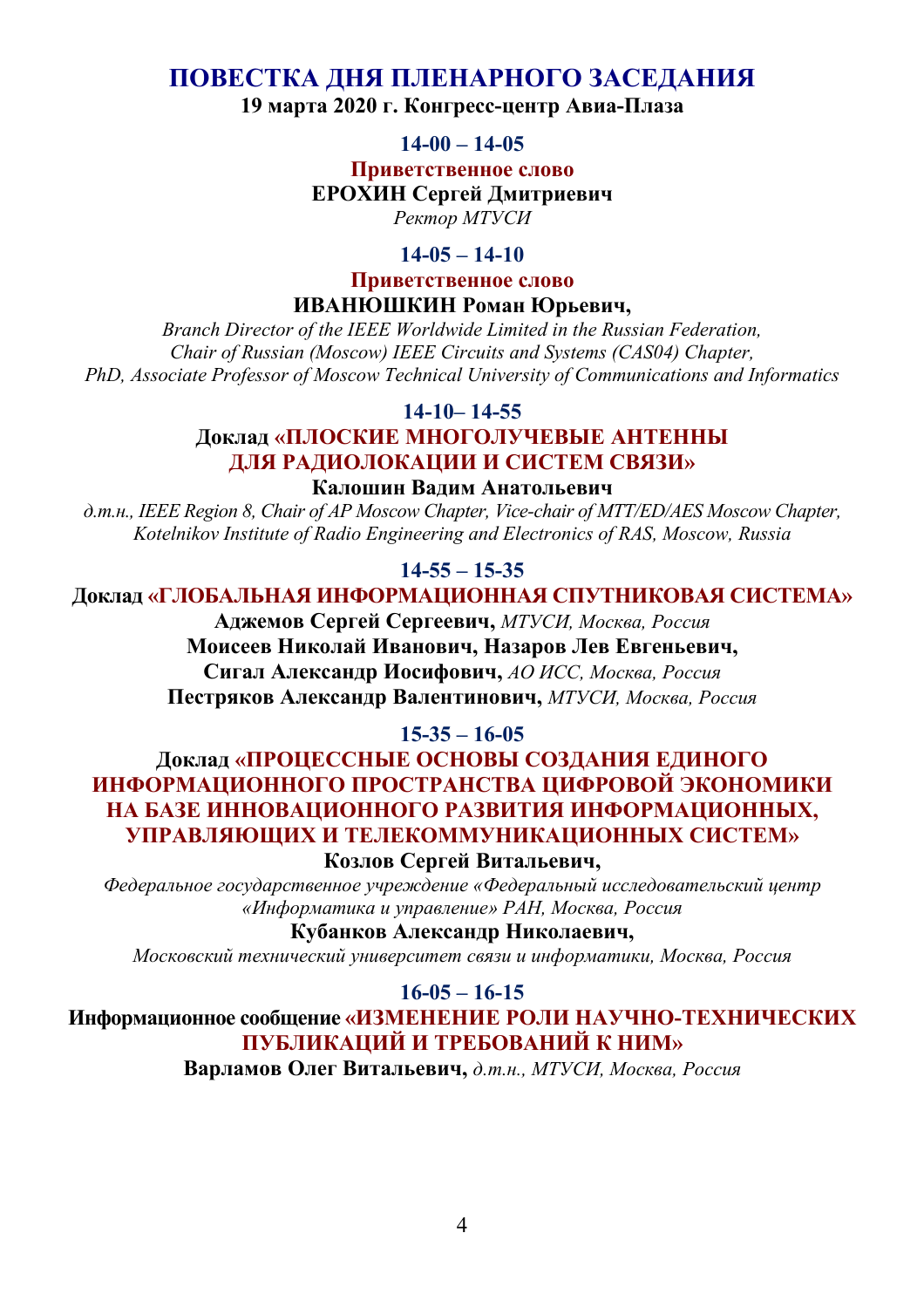#### **SECTION 1 Antennas and Radio Waves Propagation**

**SECTION CHAIRMEN: Vadim A. Kaloshin,** *Doctor of Sciences (Engineering),* 

 *IEEE Region 8, Chair of AP Moscow Chapter, Vice-chair of MTT/ED/AES Moscow Chapter*

**1. Sergey S. Adjemov, Nikita V. Belov, Vladimir N. Repinsky**  *Moscow Technical University of Communications and Informatics, Moscow, Russia*  **ISOLATION OF INTERFERING WAVE COMPONENTS IN A PHASED ARRAY** 

**2. Evgenia A. Dyakova, Oleg V. Mentus**  *Space Systems Centre, Radio Research and Development Institute (NIIR)*  **USE OF FLEXIBLE PAYLOADS FOR RUSSIAN COMMUNICATION AND BROADCAST SATELLITES** 

**3. Aleksandr V. Brega,** *Moscow Technical University of Communications and Informatics, Moscow, Russia; Financial University under the Government of the Russian Federation, Moscow, Russia*  **Oksana V. Erokhina,** *Financial University under the Government of the Russian Federation, Moscow, Russia*  **INTELLIGENT TRANSPORT TECHNOLOGIES IN SMART CITIES**

**4. I. V. Golovkin, M. M. Tolkachev**  *Moscow Technical University of Communications and Informatics, Moscow, Russia*  **REVIEW METHODS FOR CALCULATING THE PATH LOSSES IN A CLOSED TRANS-HORIZON RADIO LINK** 

**5. Dmitry V. Ivanov** *(Member IEEE)***, Vladimir A. Ivanov, Nataliya V. Ryabova** *(Member IEEE)***, Aleksey A. Kislitsin, Andrey A. Chernov**  *Volga State University of Technology, Yoshkar-Ola, Russia*  **MITIGATION OF DISPERSION DISTORTIONS OF TRANSIONOSPHERIC COMMUNICATION CHANNELS WHEN TOTAL ELECTRON CONTENT MEASUREMENTS ARE CORRUPTED WITH STOCHASTIC ERROR**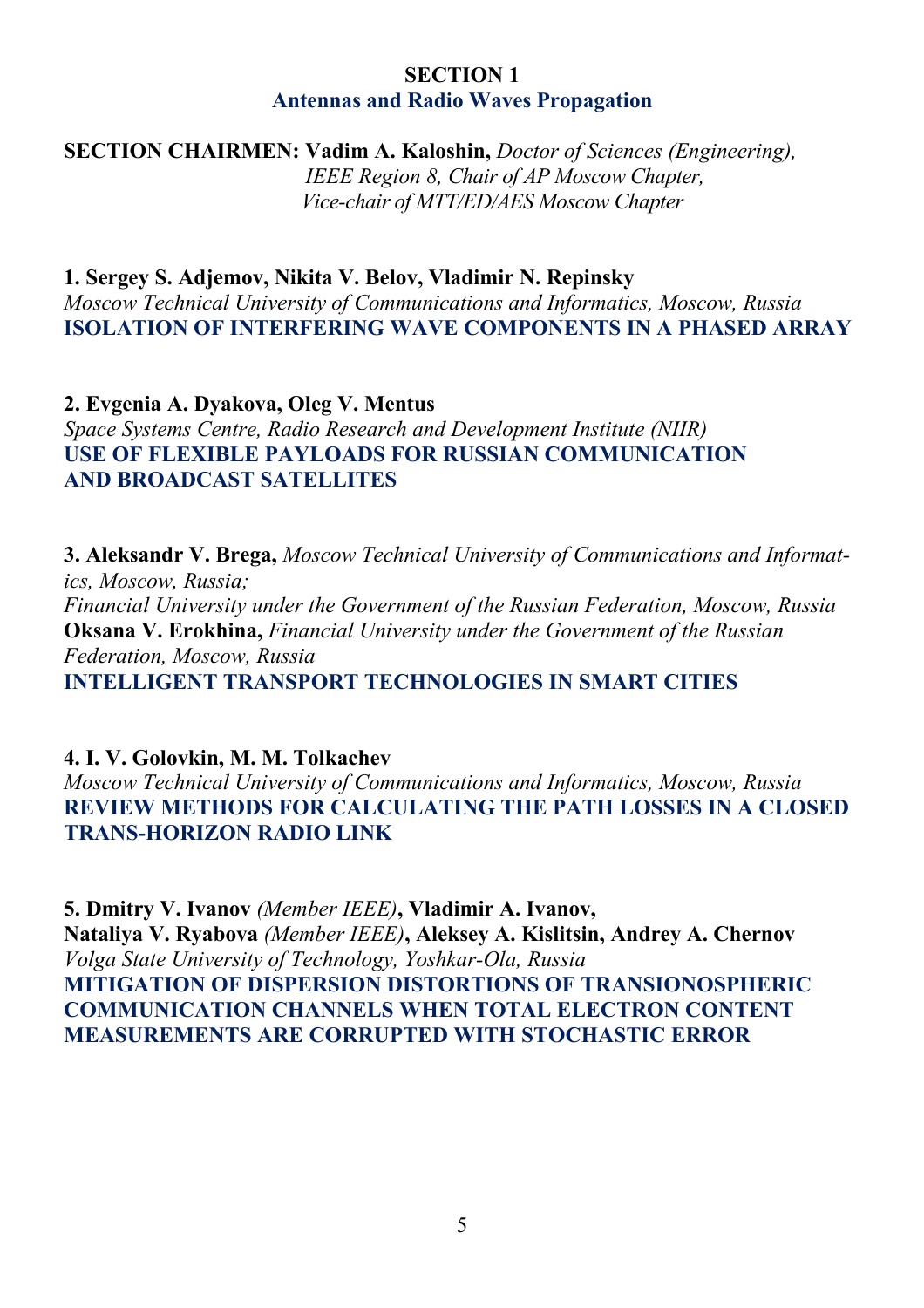**6. Victor I. Kalinichev, Vadim A. Kaloshin** (*Member IEEE*)**,** *Kotelnikov Institute of Radio Engineering and Electronics of RAS, Moscow, Russia*  **Le Doan Trinh, Nguyen Cong The,** *Moscow Institute of Physics and Technology (NIU), Dolgoprudny, Russia*  **LEAKY WAVE ANTENNAS WITH WIDE SECTOR OF FREQUENCY SCANNING AND A FIXED BEAM** 

**7. Vadim A. Kaloshin** (*Member IEEE*)**,** *Kotelnikov Institute of Radio Engineering and Electronics of RAS, Moscow, Russia*  **Le Doan Trinh,** *Moscow Institute of Physics and Technology (NIU), Dolgoprudny, Russia*  **MULTI-BEAM TRIFOCAL WAVEGUIDE SLOT ANTENNA ARRAYS Andrew S. Kryukovsky, Dmitry S. Lukin, Dmitry V. Rastyagaev**  *Russian New University, Moscow, Russia*  **RAY METHODS AND SPECIAL FUNCTIONS OF WAVE CATASTROPHES** 

**8. Ivan V. Malygin, Alexander S. Luchinin, Anna A. Plesovskikh**  *Ural Federal University, Yekaterinburg, Russia*  **THE STUDY OF THE TOPOLOGICAL ELEMENTS OF THE PRINTED CIRCUIT BOARD AS AN ANTENNA WHEN RECEIVING GPS SIGNALS** 

**9. Yuri B. Nechaev,** *Voronezh State University, Voronezh, Russia* **Ilia V. Peshkov**, *Bunin Yelets State University, Yelets, Russia*  **AN APPROACH OF DOA-ESTIMATION ACCURACY IMPROVING VIA CONFORMAL ANTENNA ARRAYS WITH DIRECTIONAL EMITTERS** 

**10. Anna S. Politaeva, Amir I. Sulimov** *(Member IEEE)***, Arkadiy V. Karpov**  *Kazan Federal University, Kazan, Russia*  **CALCULATION OF TOTAL ELECTRON CONTENT FOR SIMULATION OF METEOR-SCATTER RADIO LINKS** 

**11. Mikhail V. Snastin, Elena M. Dobychina**  *Moscow Aviation Institute (National Research University), Moscow, Russia*  **CALIBRATION OF A PLANAR SCANNER FOR NEAR-FIELD ANTENNA MEASUREMENTS** 

**12. Amir I. Sulimov** *(Member IEEE)***, Maxim A. Sadovnikov, Aidar A. Galiev, Arkadiy V. Karpov, Oleg N. Sherstyukov** *(Member IEEE) Kazan Federal University, Kazan, Russia*  **PREDICTABILITY ASSESS OF MULTIPATH PHASE USING ARIMA MODEL**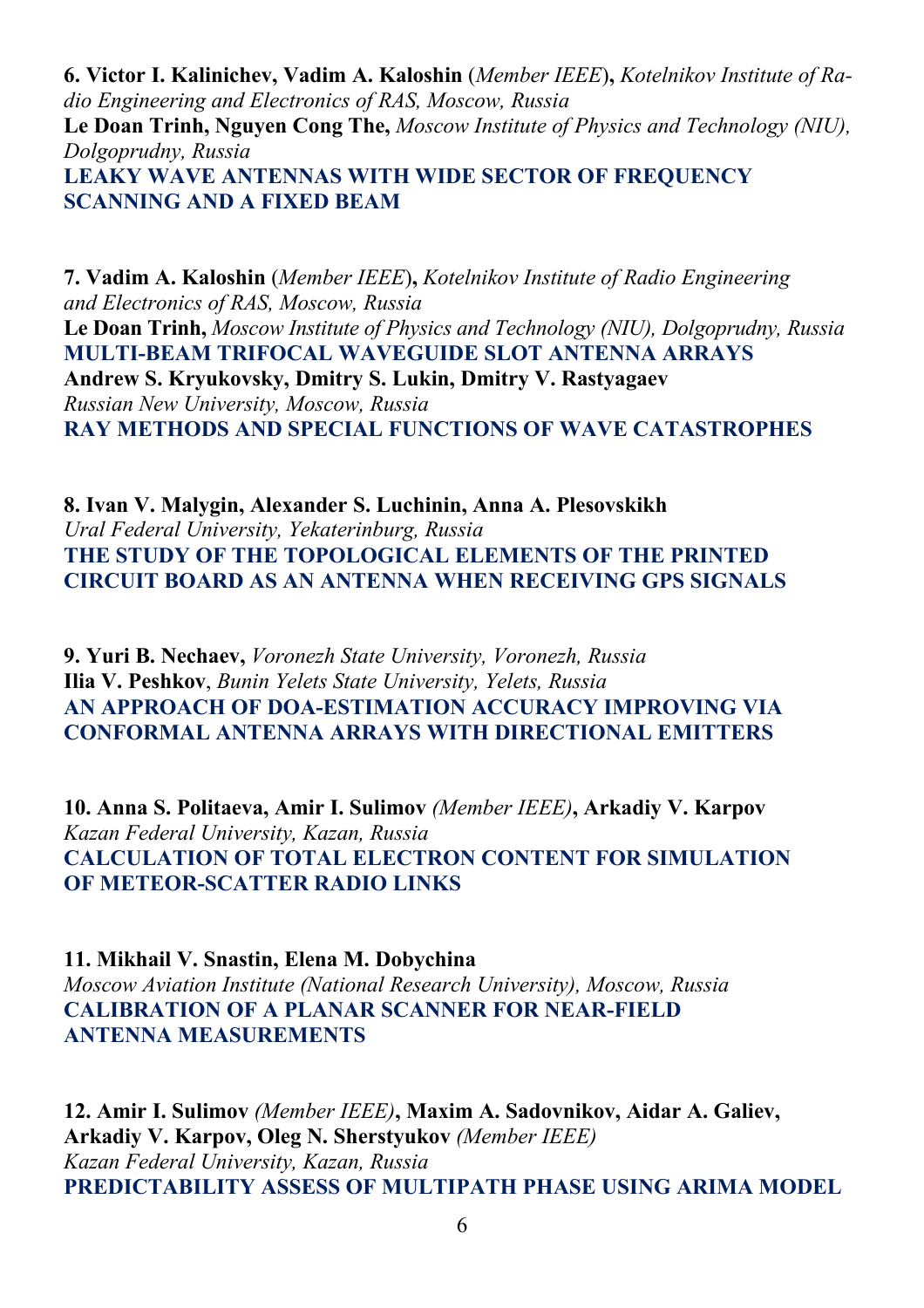### **13. Pavel A. Titovets**

*Moscow Technical University of Communications and Informatics, Moscow, Russia*  **EXPERIMENTAL STUDIES OF METHODS FOR REDUCING THE NOISE TEMPERATURE OF AXISYMMETRIC REFLECTOR ANTENNAS OF SATELLITE COMMUNICATIONS** 

**14. Alexey P. Vorontsov, Dmitry V. Bosоmykin, Mikhail Yu. Maslov, Alexey A. Gavrilov** 

*Federal State Unitary Enterprise Radio Research and Development Institute, NIIR, Moscow, Russia* 

**ADAPTIVE COMPENSATION FOR INTERFERENCE UNDER RADIO SIGNALS RECEPTION BY THE MULTIBEAM ANTENNA SYSTEM** 

#### **15. Olga I. Yastrebtsova**

*Moscow Technical University of Communications and Informatics, Moscow, Russia*  **SCAN BLINDNESS IN FINITE MICROSTRIP ANTENNA ARRAYS**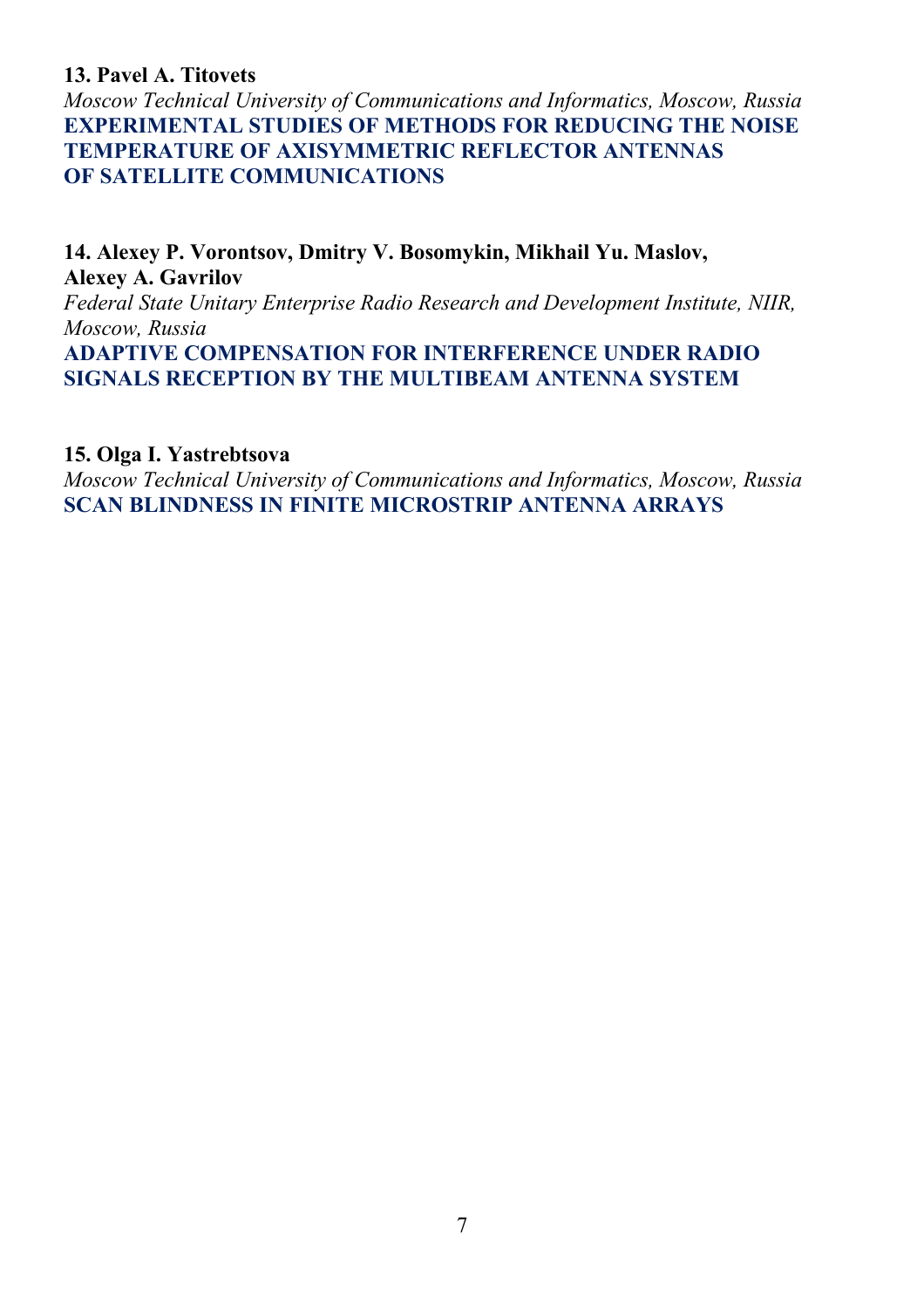#### **SECTION 2. Navigation and Mathematical Algorithms of an Object Space Orientation**

#### **SECTION CHAIRMEN: Roman Yu. Ivanyushkin,**

 *PhD, Associate Professor of Moscow Technical University of Сommunications and Informatics. Branch Director of the IEEE Worldwide Limited in the Russian Federation. Chair of Russian (Moscow) IEEE Circuits and Systems (CAS04) Chapter* 

**1. Artyom S. Adzhemov** (*Member IEEE*)**, Anastasiya Yu. Kudryashova**  *Moscow Technical University of Communications and Informatics, Moscow, Russia*  **REDUCING DISTORTION WHEN APPLYING THE RATIONAL CHOICE OF THE DIGITAL CONVERSION METHOD** 

#### **2. Irena V. Chernova**

*Moscow Technical University of Communications and Informatics, Moscow, Russia*  **SOME GENERALIZATION OF THE THEORY OF GENERATING FUNCTIONS** 

**3. Vladimir A. Dokuchaev, Victoria V. Maklachkova, Daria V. Makarova, Lyubov V. Volkova**  *Moscow Technical University of Communications and Informatics, Moscow, Russia*  **ANALYSIS OF DATA RISK MANAGEMENT METHODS FOR PERSONAL DATA INFORMATION SYSTEMS** 

**4. Anna V. Dolgopyatova, Anastasiya Yu. Kudryashova**  *Moscow Technical University of Communications and Informatics, Moscow, Russia*  **MODERN SATELLITE SOLUTIONS FOR INTERNET BROADCASTING** 

#### **5. Svetlana S. Dymkova**

*Moscow Technical University of Communications and Informatics, Moscow, Russia*  **СONJUNCTION AND SYNCHRONIZATION METHODS OF EARTH SATELLITE IMAGES WITH LOCAL CARTOGRAPHIC DATA** 

#### **6. Svetlana F. Gorgadze, Tatiana M. Gut**

*Moscow Technical University of Communications and Informatics, Moscow, Russia*  **ACCELERATED EVALUATION OF SPREAD SPECTRUM SIGNALS SYNCHRONIZATION PARAMETERS**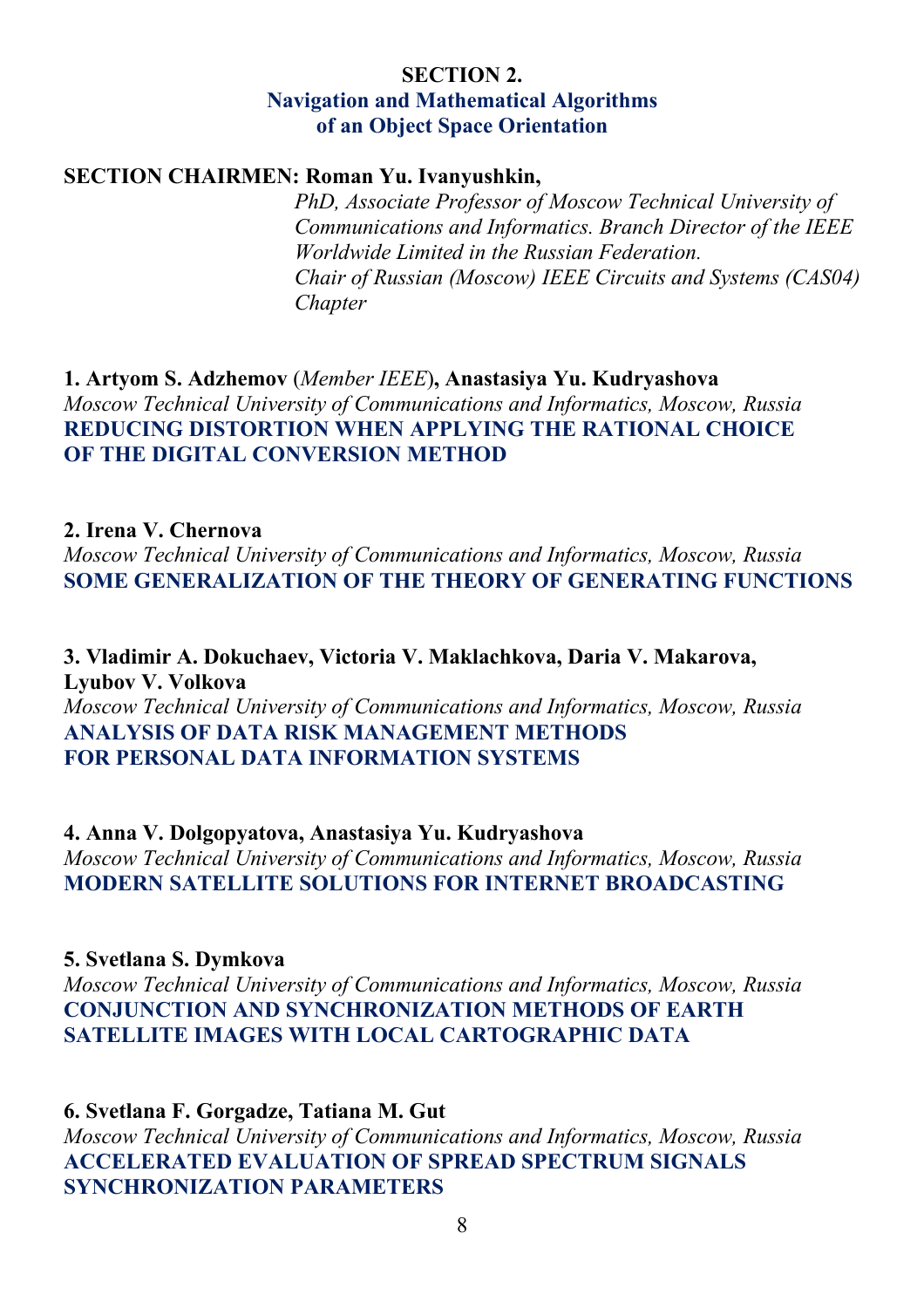**7. Anastasiya Yu. Kudryashova,** *Moscow Technical University of Communications and Informatics, Moscow, Russia*  **Kristina V. Boychenko,** *Architecture and IT University of Queensland, Brisbane, Australia*  **Irina V. Boychenko,** *Moscow Technical University of Communications and Informatics, Moscow, Russia*  **INTERACTIVE BUILT ENVIRONMENT IN SHAPING USERS. ORIENTATION AND NAVIGATION IN SPACE** 

**8. Vitaly O. Lazarev** *(Member IEEE)***, Grigoriy A. Fokin**  *The Bonch-Bruevich Saint Petersburg State University of Telecommunications, Saint-Petersburg, Russia*  **POSITIONING PERFORMANCE REQUIREMENTS EVALUATION FOR GRID MODEL IN ULTRA-DENSE NETWORK SCENARIO** 

**9. Edward V. Sveshnikov,** *Moscow Aviation Institute (National Research University), Moscow, Russia*  **A. E. Sveshnikov,** *LTD «CyberLing», Moscow, Russia* **A METHOD OF CONSTRUCTING MULTIFUNCTIONAL SATELLITE NAVIGATION SYSTEM, MONITORING AND MANAGEMENT USING GROUND-BASED TRANSMITTER / RECEIVER POINTS** 

**10. Evgeny V. Ukhanov, Roman V. Terekhin, Irina V. Chernova, Oleg Yu. Perfilov, Mikhail Yu. Morozov**  *Moscow Technical University of Communications and Informatics, Moscow, Russia*  **RADAR PORTRAIT OF A MOVING AIR TARGET FORMATION ALGORITHM**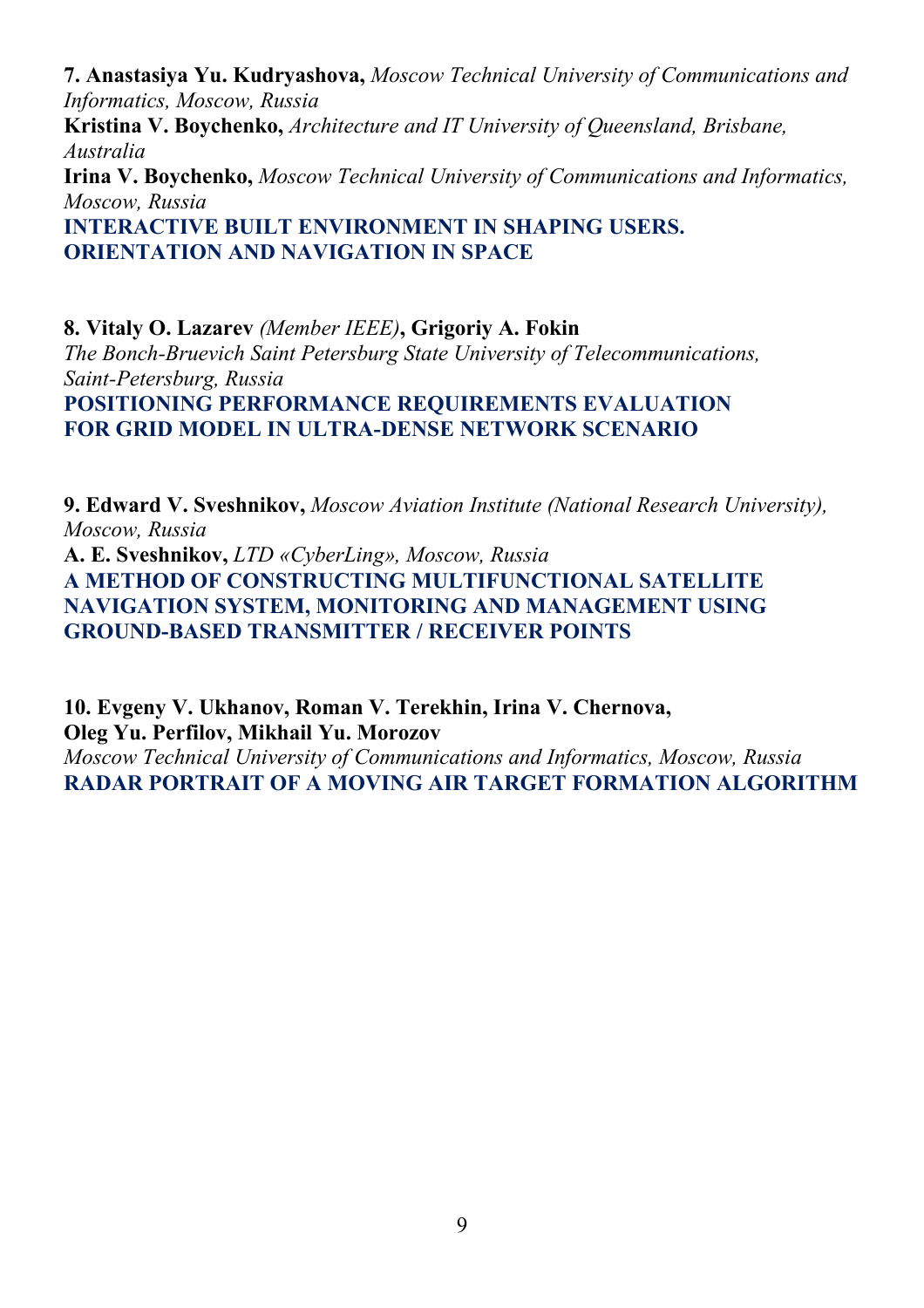# **SECTION 3. Radiofrequency Applications**

**SECTION CHAIRMEN: Alexander V. Pestryakov,** *Doctor of Sciences (Engineering), Dean of Radio and Broadcasting Faculty, Professor of Moscow Technical University of Сommunications and Informatics* 

**1. Georgiy A. Alekseev, V. E. Martirosov** 

*Ministry of Science and Higher Education of the Russian Federation; Moscow Aviation Institute (National Research University), Moscow, Russia*  **QPSK SIGNAL GENERATION BASED ON GLOBALLY LINEARIZED SYNCHRONIZATION SYSTEM**

**2. Oleg V. Arinin, Grigory M. Aristarkhov, Maksim P. Ivichev**  *Moscow Technical University of Communications and Informatics, Moscow, Russia*  **HIGHLY SELECTIVE MICROSTRIP FILTERS BASED ON MULTI-STEP COMB STRUCTURES WITH ADDITIONAL CROSS-COUPLING** 

**3. Grigory M. Aristarkhov, Igor N. Kirillov, Andrey V. Markovsky, Viktoriya A. Pustovalova**  *Moscow Technical University of Communications and Informatics, Moscow, Russia*  **COMPACT HIGHLY SELECTIVE MICROSTRIP FILTERS WITH FOLDED HAIRPIN RESONATORS** 

**4. Andrey B. Baev, Yury V. Kuznetsov, Maxim A. Konovalyuk, Anastasia A. Gorbunova, Mikhail S. Nuzhnov**  *Moscow Aviation Institute (National Research University), Moscow, Russia*  **CYCLOSTATIONARY EVALUATION OF VOLTAGE CROSSTALK BETWEEN PCB'S TRANSMISSION LINES** 

**5. Denis S. Chirov** (*Member IEEE*)**, Yuri A. Kochetkov**  *Moscow Technical University of Communications and Informatics, Moscow, Russia*  **ASSESSMENT OF THE ACCURACY OF DETERMINING THE COORDINATES AND SPEED OF SMALL-SIZE UAV OF A MULTI-POSITION RADAR WITH OMNIDIRECTIONAL ANTENNA ELEMENTS** 

**6. Denis V. Gadasin, Andrey V. Shvedov, Ilya S. Vakurin**  *Moscow Technical University of Communications and Informatics, Moscow, Russia*  **DESIGNING WI-FI WIRELESS NETWORKS WITH HIGH DENSITY OF SUBSCRIBER SERVICE**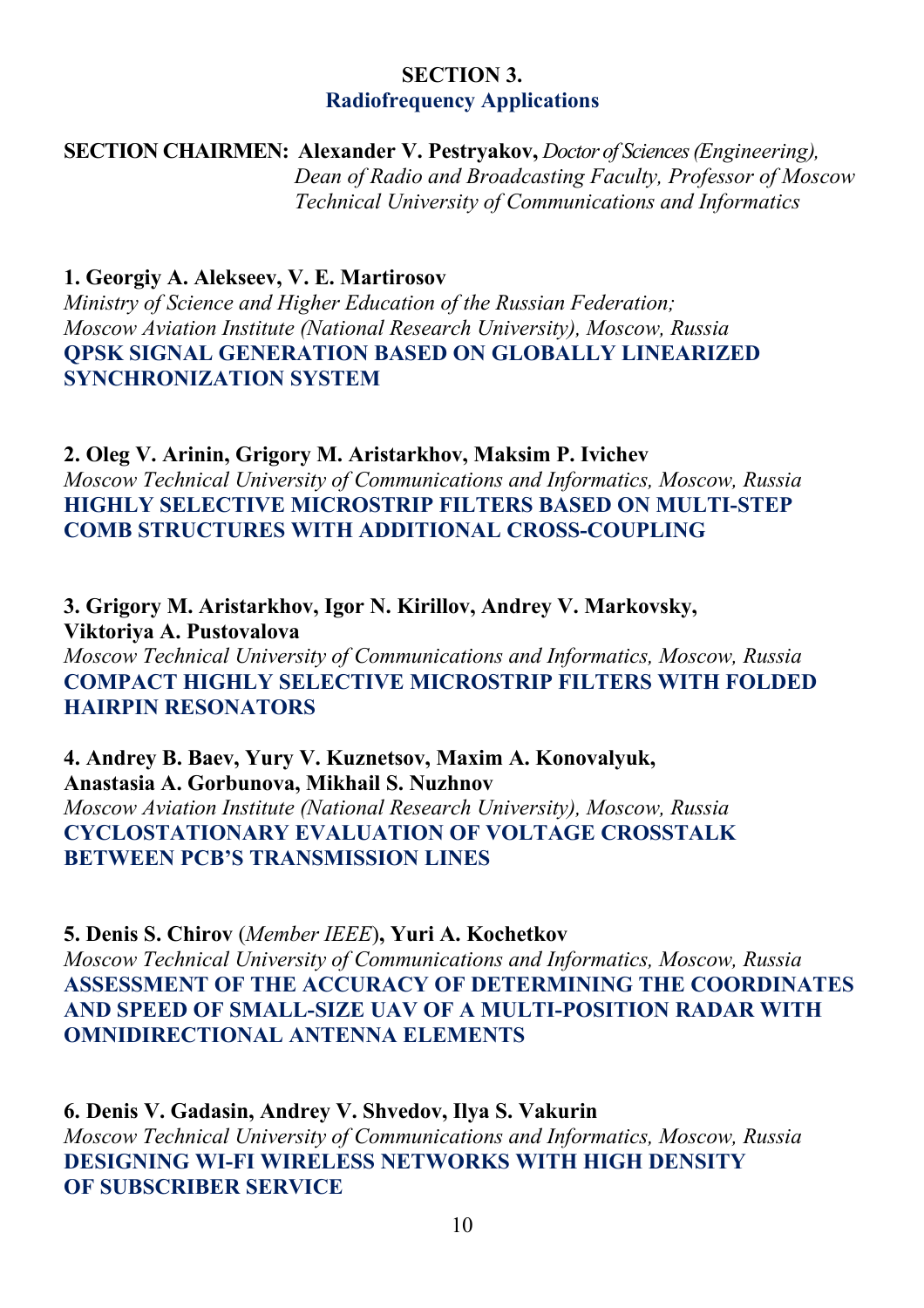#### **7. Vladimir M. Gevorkyan, Sergey N. Mikhalin**

*National Research University Moscow Power Engineering Institute, Moscow, Russia*  **RECOMMENDATIONS FOR THE DRIFT THERMAL COMPENSATION OF THE OSCILLATOR FREQUENCY USING A DIELECTRIC RESONATOR** 

**8. Gennady, N. Kazakov, Alexander M. Petrakov, Vyacheslav A. Shevtsov**  *Moscow Aviation Institute (National Research University), Moscow, Russia*  **RADIO MONITORING OF WIRELESS NETWORKS USING LORA DATA TRANSMISSION TECHNOLOGY** 

**9. Igor N. Kirillov, Grigory M. Aristarkhov, Varvara S. Medvedeva, Alexey G. Shigontcev**  *Moscow Technical University of Communications and Informatics, Moscow, Russia*  **MICROSTRIP FILTERS ON CODIRECTIONAL HAIRPIN RESONATORS WITH SPLIT WORKING ATTENUATION POLES** 

**10. Alexander S. Konstantinov, Alexander V. Pestryakov,**  *Moscow Technical University of Communications and Informatics, Moscow, Russia*  **THE NEW NEURAL NETWORK BASED FRAMEWORK FOR FADING CHANNEL PREDICTION FOR 5G** 

**11. Ilia R. Lavrukhin, Andrey A. Yelizarov** *(Member IEEE)***, Stepan V. Bashkevich**  *National Research University Higher School of Economics, Moscow, Russia*  **THE INFLUENCE OF FLEXIBLE BENDING ON THE ELECTRODYNAMIC CHARACTERISTICS OF RFID TAGS** 

**12. Ilya M. Lerner, Maxim A. Manerov, Rashid R. Fayzullin, Sergei M. Chernyvskii,**  *Kazan National Research Technical University n.a. A.N. Tupolev – KAI (KNRTU-KAI), Kazan, Russia*  **Vladimir I. Il'in** *Kazan (Volga region) Federal University, Kazan, Russian Federation, Kazan, Russia*  **FEATURES OF CAPACITY OF COMMUNICATION CHANNEL WITH APSK-N SIGNALS, WHICH IMPLEMENTS THE THEORY OF RESOLUTION TIME**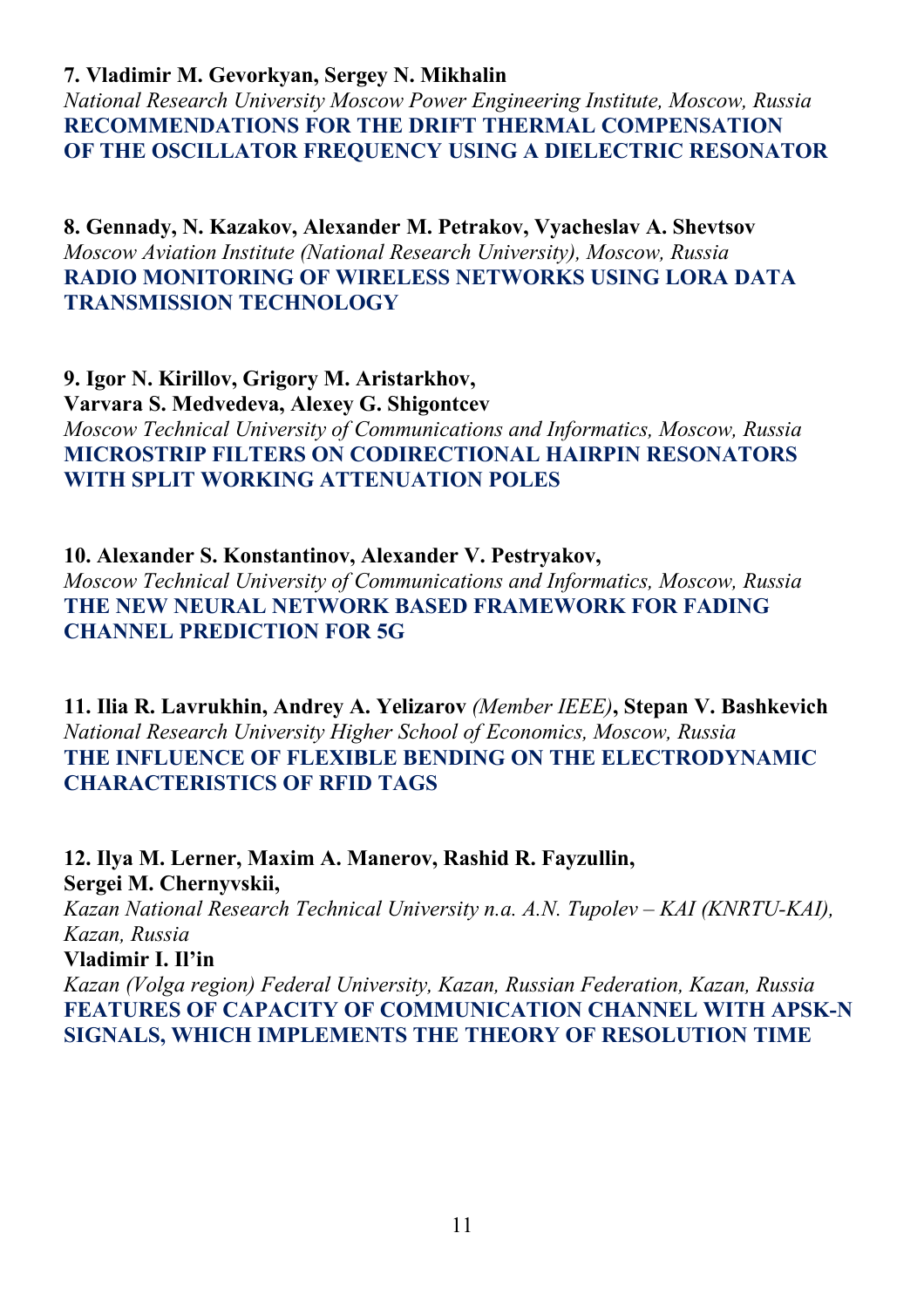**13. Alexey A. L'vov** *(Member IEEE)***, Artem Yu. Nikolaenko, Nina I. Melnikova, Natalia S. Vagarina,**  *Yuri Gagarin State Technical University of Saratov, Saratov, Russia*  **Mikhail S. Svetlov,**  *Institute of Precision Mechanics and Control of RAS, Saratov, Russia*  **RADIO FREQUENCY IDENTIFICATION USING READER BASED ON A MULTI-PORT JUNCTION** 

**14. Vladimir E. Martirosov, Georgiy A. Alekseev**  *Moscow Aviation Institute (National Research University), Moscow, Russia*  **SYNCHRONOUS METHODS OF BPSK SIGNAL GENERATION** 

**15. Mikhail Yu. Morozov, Oleg Yu. Perfilov, Natalya V. Malyavina, Roman V. Terekhin, Irina V. Chernova**  *Moscow Technical University of Communications and Informatics, Moscow, Russia*  **COMBINED APPROACH TO SSDF-ATTACKS MITIGATION IN COGNITIVE RADIO NETWORKS** 

**16. Igor V. Nelin, Alexander A. Gribanov, Maxim S. Vinogradov**  *Moscow Aviation Institute (National Research University), Moscow, Russia*  **IMPROVING THE EFFICIENCY OF INFORMATION TRANSMISSION IN THE TROPOSPHERE COMMUNICATION LINE** 

**17. Danil I. Sapronov, Ilya V. Kamenskiy**  *Moscow Aviation Institute (National Research University), Moscow, Russia*  **THE APPLICATION OF THE JOINT RANGE AND SPEED ESTIMATION METHOD IN SHORT-RANGE RADARS USING ULTRA-WIDEBAND SIGNALS WITH A PSEUDO-RANDOM FREQUENCY CODING** 

**18. Nikita D. Shmakov, Roman Yu. Ivanyushkin** (*Member IEEE*) *Moscow Technical University of Communications and Informatics, Moscow, Russia*  **RESEARCH OF AN ULTRA-WIDEBAND DISTRIBUTED AMPLIFIER BASED ON FIELD-EFFECT TRANSISTORS** 

**19. Elena P. Stroganova, Sergey E. Grychkin,**  *Moscow Technical University of Communications and Informatics, Moscow, Russia*  **FREQUENCY TUNING RANGE LIMITATION IN MICROWAVE GENERATORS ON BIPOLAR ACTIVE DEVICE**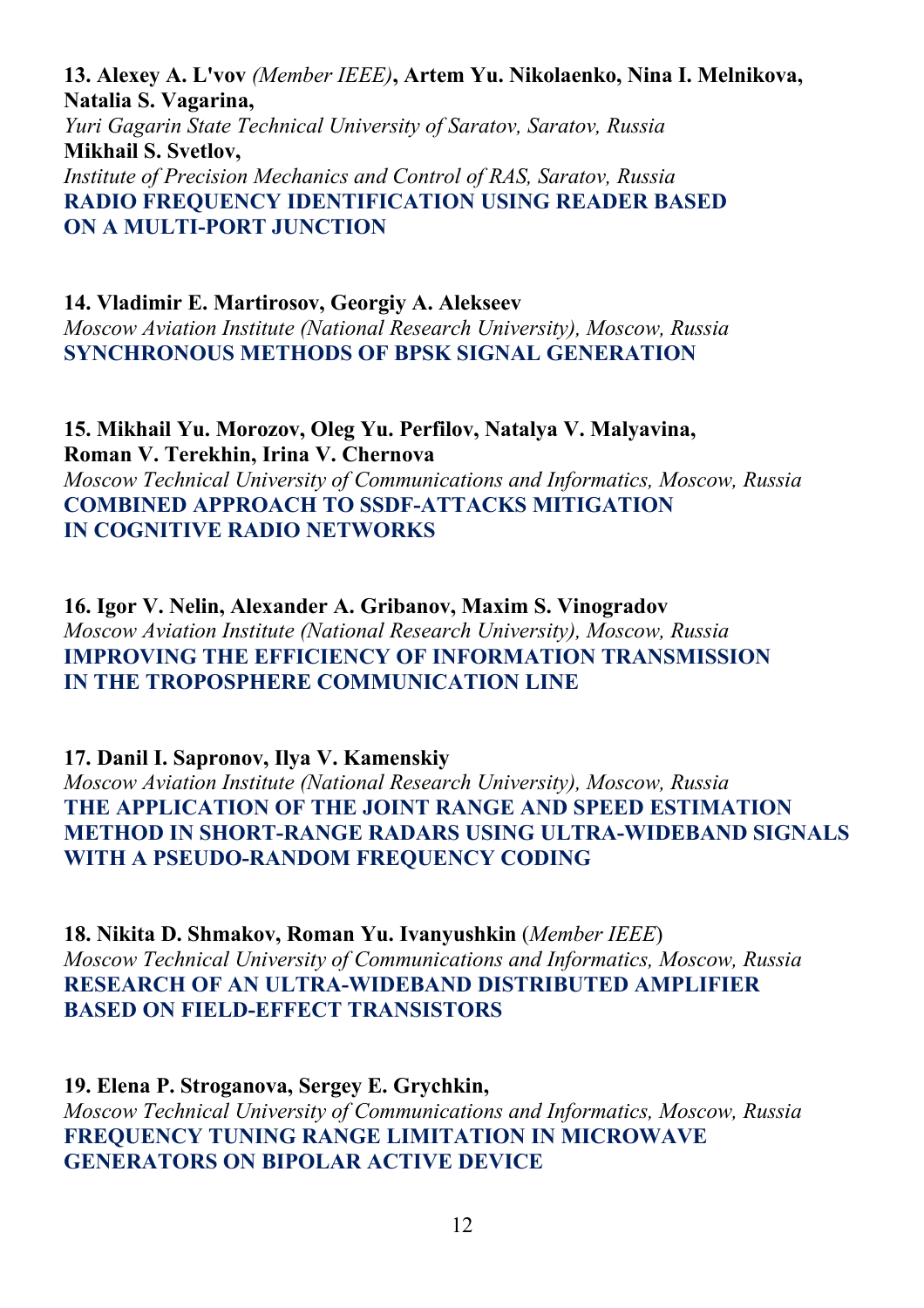**20. Evgeny V. Tonkikh,** *Radio Research and Development Institute, Moscow, Russia* **Kseniya D. Burobina,** *Radio Research and Development Institute; Moscow Technical University of Communications and Informatics, Moscow, Russia* 

**Alexey A. Shurakhov,** *Radio Research and Development Institute, Moscow, Russia* **POSSIBLE APPLICATIONS OF SIXTH GENERATION COMMUNICATION NETWORKS** 

**21. Oleg V. Varlamov, Viktor N. Gromorushkin HIGH EFFICIENCY POWER AMPLIFIER FOR IOT APPLICATIONS: RF PATH**  *Moscow Technical University of Communications and Informatics, Moscow, Russia* 

**22. Andrej A. Yelizarov** *(Member IEEE)***, Aleksandr D. Kuznetsov, Igor V. Nazarov, Ilya R. Lavruhin**  *National Research University «Higher School of Economics», Moscow, Russia*  **PROSPECTS FOR APPLICATIONS OF SMALL-SIZED ANTENNAS ON FLEXIBLE SUBSTRATES** 

**23. Igor O. Yuskov, Elena P. Stroganova** 

*Moscow Technical University of Communications and Informatics, Moscow, Russia*  **APPLICATION OF NEURAL NETWORK MODEL DESIGN FOR MONITORING WIRELESS COMMUNICATION NETWORKS**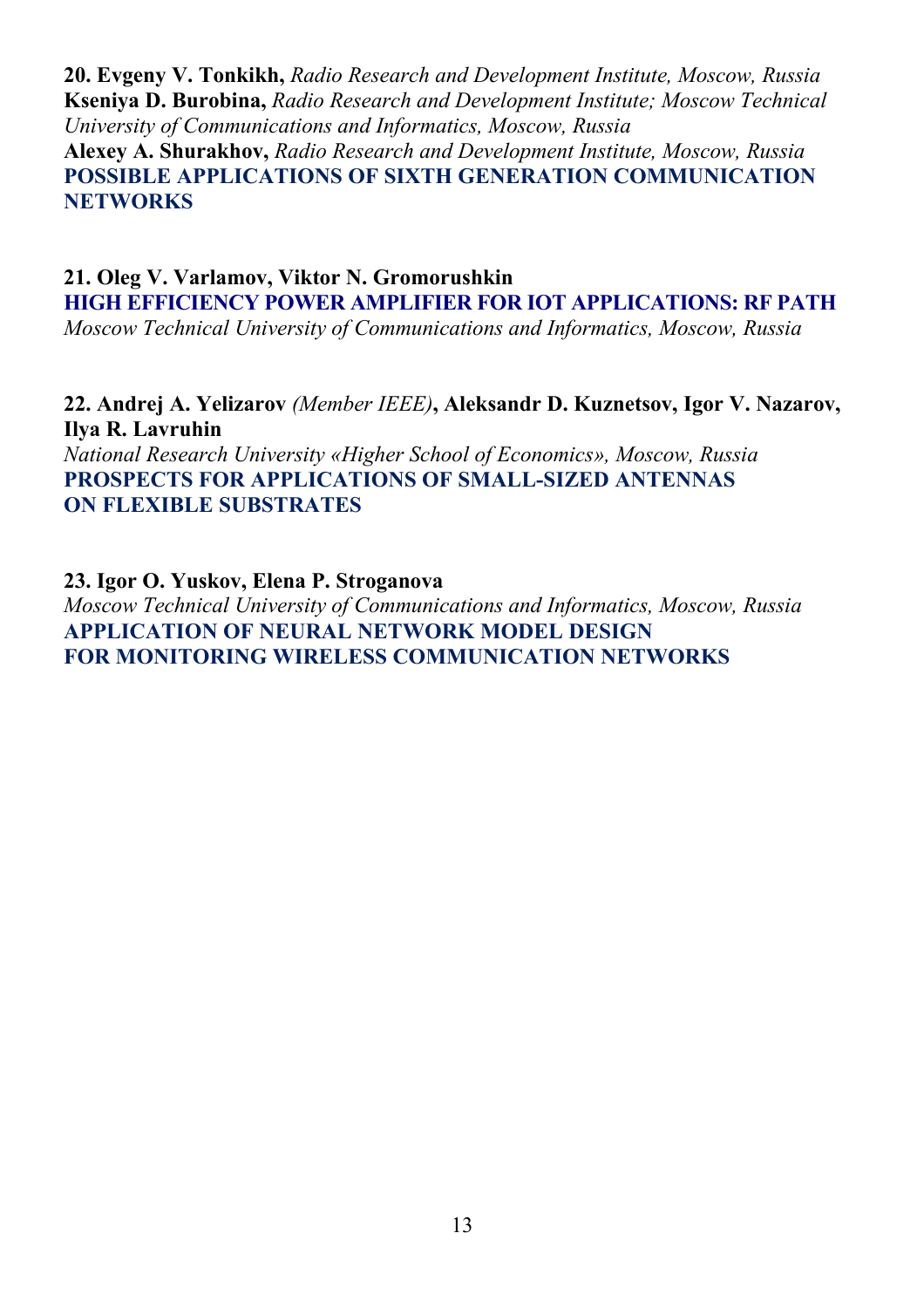### **SECTION 4. Wire and Optical Communication and Control Systems**

# **SECTION CHAIRMEN: Aleksey N. Nazarov,** *Doctor of Sciences (Engineering), professor,*

 *Moscow Institute of Physics & Technology, State University, Moscow, Russia* 

 **Bayram G. Ibrahimov,** *(Member IEEE), Doctor of Sciences*  *(Engineering), professor, Azerbaijan Technical University, Baku, Azerbaijan* 

#### **1. Vadim V. Afanasiev, Sergey S. Loginov**

*Kazan National Research Technical University named after A. N. Tupolev – KAI, Kazan, Russia* 

# **FRACTIONAL POWER SPECTRUMS IN DIAGNOSTICS OF ON-BOARD ELECTRONIC EQUIPMENT OF MONITORING, MEASURING AND TEMPERATURE REGULATING SYSTEMS**

**2. Alexey N. Rudnev, Nikita A. Balyabin** 

*Moscow Technical University of Communications and Informatics, Moscow, Russia*  **RESEARCH OF PROTECTION METHODS OF TELEMETRIC AND CONTROL INFORMATION WHILE TRANSMISSION THROUGH COMPUTER NETWORKS** 

**3. Mikhail A. Boev, Hein Myat Ko, Sui Chunyu, Ye Naing Lin, Ye Kyaw Min,**  *Moscow Power Engineering Institute, Moscow, Russia*  **DESIGN OF OPTICAL CABLES INTENDED FOR LAYING INSIDE BUILDINGS AND ZONE COMMUNICATION** 

# **4. Vladimir A. Andreev, Vladimir A. Burdin** (*Member IEEE*)**, Anton V. Bourdine, Kirill A. Volkov**

*Povolzhskiy State University of Telecommunications and Informatics, Samara, Russia*  **OPTICAL ANALOG NONLINEAR COMPENSATION FOR FIBER OPTIC LINK** 

#### **5. Anshita Dhoot, A. N. Nazarov, Alireza Nik Aein Koupaei**

*Moscow Institute of Physics & Technology, State University, Moscow, Russia*  **A SECURITY RISK MODEL FOR ONLINE BANKING SYSTEM** 

#### **6. Sergey D. Erokhin,**

*Moscow Technical University of Communications and Informatics, Moscow, Russia*  **ARTIFICIAL INTELLIGENCE FOR INFORMATION SECURITY**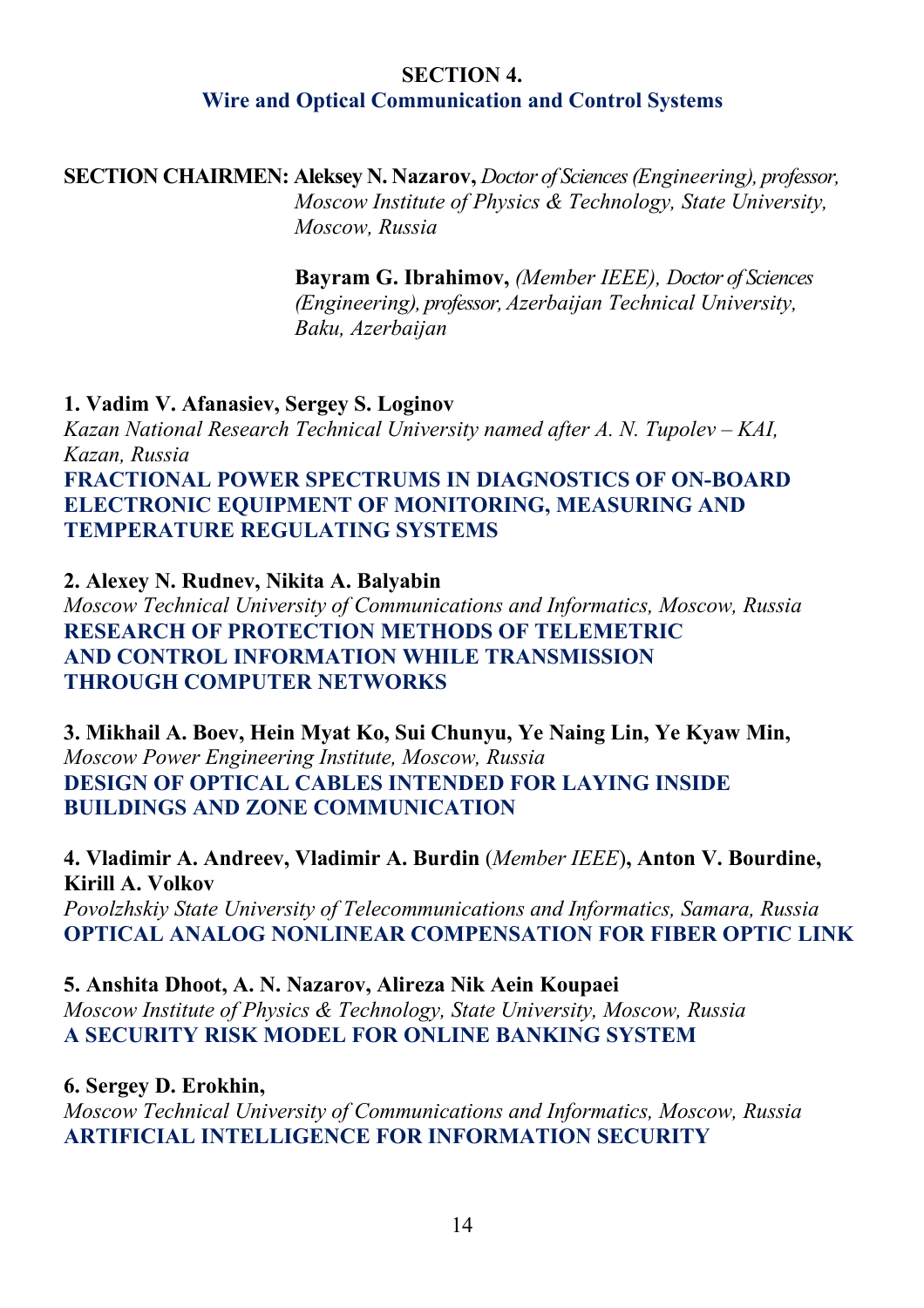#### **7. Dmitriy S. Fedorenko, Konstatin E. Legkov,**

*Military Space Academy named after A.F.Mozhaisky, St. Petersburg, Russia*  **MODELING OF THE HIGH-ORBITAL SATELLITE REFLECTION SPECTRUM BASED ON MATERIALS AND COATINGS LABORATORY REFLECTION SPECTRA** 

**8. Alexander B. Goldstein, Vasily S. Elagin, Ilya A. Belozertsev, Anastasia V. Spirkina**  *The Bonch-Bruevich Saint-Petersburg State University of Telecommunications, Saint-Petersburg, Russia*  **PROVIDING QOS FOR OTT SERVICES IN COMMUNICATION NETWORKS** 

**9. Bayram G. Ibrahimov** (*Member IEEE*)**, Mehman H. Hasanov,** (*Member IEEE*), **Nail T. Mardanov**  *Azerbaijan Technical University, Baku, Azerbaijan*  **RESEARCH AND ANALYSIS EFFICIENCY OPTICAL TELECOMMUNICATION NETWORKS ON THE BASIS OPTICAL WDM AND DWDM TECHNOLOGIES** 

**10. Ivan S. Ignatikov, Irina A. Ovchinnikova, Izyaslav B. Peshkov, Eduard Ya. Gecha, Peter A. Semenov,** *JSC VNIIKP, Moscow, Russia*  **RADIATION-RESISTANT OPTICAL CABLE FOR SPACE TECHNOLOGY OBJECTS** 

**11. Vasily I. Kazakov, Oleg D. Moskaletz, Artur S. Paraskun** *(Member IEEE) Saint Petersburg State University of Aerospace Instrumentation, Saint Petersburg, Russia*  **SPECTRUM FORMING AND DETECTION IN THE SYSTEM OF MONITOR-ING, BASED ON A DIFFRACTION GRATING** 

**12. Pavel S. Korolev, Anton I. Sosnin, Kirill D. Sedov**  *National Research University Higher School of Economics, Moscow, Russia*  **DEPENDABILITY AND QUALITY SATELLITE TELECOMMUNICATION EQUIPMENT IMPROVING AT THE PRODUCTION STAGE** 

**13. Vladimir N. Korshunov,** *Moscow Technical University of Communications and Informatics, Moscow, Russia* **Irina A. Ovchinnikova,** *RRDI for Cable Industry, Moscow, Russia* **Sergey S. Shavrin, Nadezhda A. Shishova,** *Moscow Technical University of Communications and Informatics, Moscow, Russia*  **Alexander Y. Tsym,** *FSUI "ZNIIS", Moscow, Russia* **SPECTRAL EFFICIENCY AND INFORMATION TRANSFER RATE OVER OPTICAL FIBERS IN SPATIAL PARALLELISM**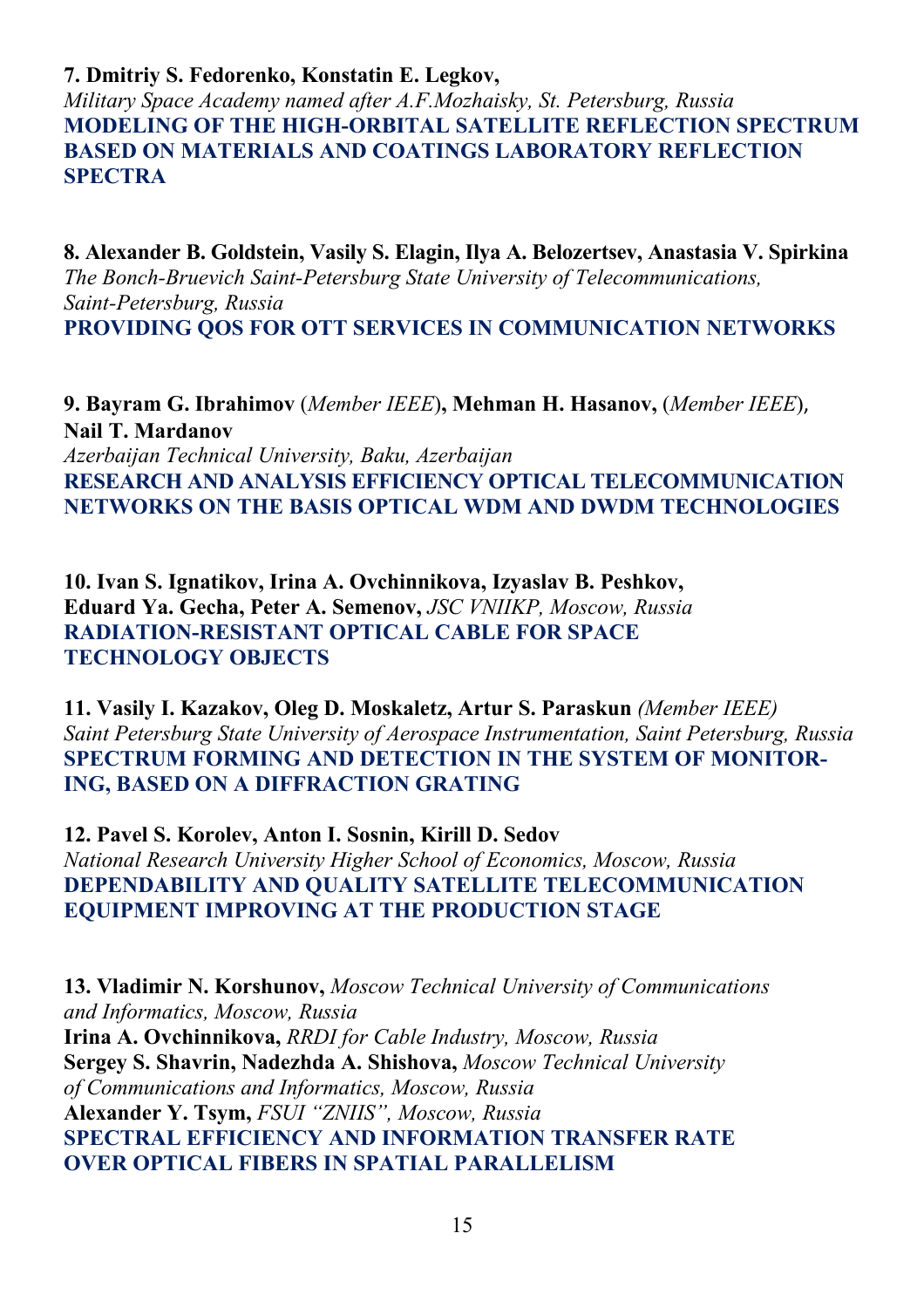# **14. Artem A. Kuznetsov, Ilnur I. Nureev, Konstantin A. Lipatnikov**

*Kazan National Research Technical University named after A. N. Tupolev – KAI, Kazan, Russia* 

**FIBER OPTIC SENSORS WITH POLARIZATION MULTIPLEXING BASED ON ADDRESSED FIBER BRAGG GRATINGS** 

# **15. Yuri L. Leokhin, Timur D. Fatkhulin,**

*Moscow Technical University of Communications and Informatics, Moscow, Russia*  **APPROACH TO ESTIMATING THE PROBABILITY OF PROVIDING "CLOUD" SERVICES IN THE SDN** 

**16. Oleg D. Moskaletz, Mikhail A. Vaganov, Vasily I. Kazakov, Aleksandr S. Khomutov,** 

*Saint-Petersburg State University of Aerospace Instrumentation, Saint-Petersburg, Russia*  **MEASUREMENT OF OPTICAL SPECTRUM BY A SPECTRAL DEVICE BASED ON AN ACOUSTO-OPTIC TUNABLE FILTER WITH A STEPWISE TUNING FREQUENCY** 

## **17. Alexey N. Nazarov, Alireza Nik Aein Koupaei, Anshita Dhoot, Asyraf Azlan, Seyed Milad Ranaei Siadat,**

*Moscow Institute of Physics and Technology, Moscow, Russia*  **MATHEMATICAL MODELLING OF INFRASTRUCTURE AS A SERVICE** 

**18. Eduard L. Portnov,** *Moscow Technical University of Communications and Informatics, Moscow, Russia* 

**Rabenandrasana Jocelin,** *University of Toliara, Toliara, Madagascar*  **THE CHOICE OF OPTICAL FIBER WITH THE BEST TRANSMISSION CHARACTERISTICS** 

**19. Oleg I. Sheluhin, Denis V. Kostin, Mikhail G. Gorodnichev** *(Member IEEE) Moscow Technical University of Communications and Informatics, Moscow, Russia*  **MONITORING ANOMALOUS STATES OF COMPUTER SYSTEMS BY INTELLECTUAL ANALYSIS OF DATA OF SYSTEM JOURNALS** 

# **20. Sergey N. Stepanov, Mikhail S. Stepanov,**

*Moscow Technical University of Communications and Informatics, Moscow, Russia*  **Umer Mukhtar Andrabi,** 

*Moscow Technical University of Communications and Informatics, Moscow, Russia; Central University of Kashmir, Srinagar, Jammu and Kashmir, India* 

#### **Juvent Ndayikunda**

*Moscow Technical University of Communications and Informatics, Moscow, Russia; University of Burundi, Bujumbura, Burundi*

**RESERVATION BASED JOINT SERVICING OF REAL TIME AND BATCHED TRAFFIC IN INTER SATELLITE LINK**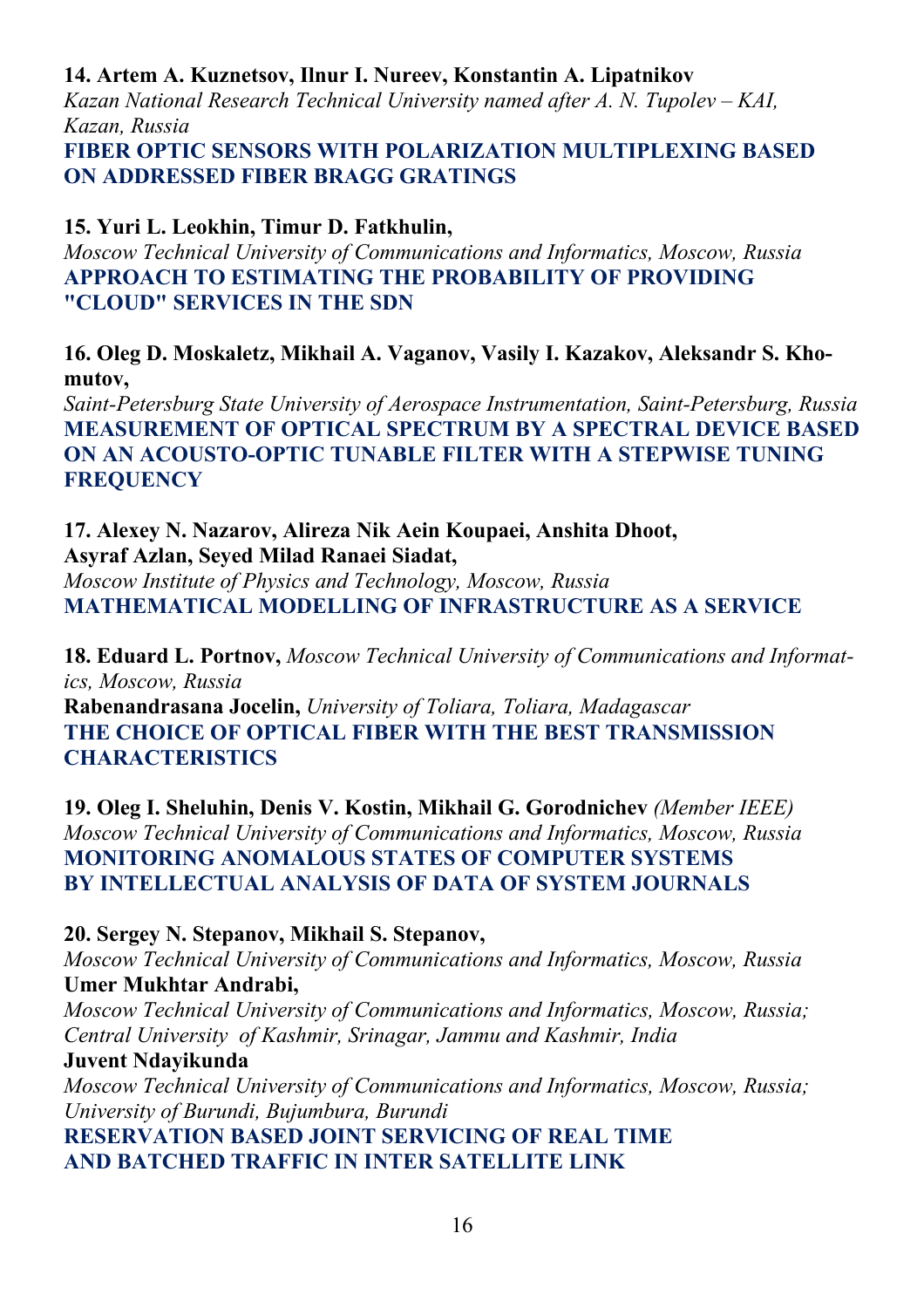**21. I. V. Stepanova,** *Moscow Technical University of Communications and Informatics, Moscow, Russia*  **Mohammed Omar Ahmed Abdulvasea,** *Taiz University, Taiz, Yemen; Moscow Technical University of Communications and Informatics, Moscow, Russia*  **SHARING TETRA SYSTEM RESOURCES AND UNMANNED AERIAL VEHICLES** 

**22. Dmitry A. Tarasov, Irina A. Ovchinnikova, Gennady I. Meschanov, Vladimir N. Gordienko,** *All-Russian Scientific Research and Development Cable Institute, Moscow, Russia*  **Aleksandr Yu. Tsym,** *FSUI ZNIIS, Moscow, Russia* **QUARTZ-GLASS OPTICAL FIBRE TIME TO FRACTURE AT SMALL BENDING RADIUSES** 

**23. Alexey N. Terekhov, Alla S. Korchagina,**  *Moscow Technical University of Communications and Informatics, Moscow, Russia*  **IMPROVED ACCURACY INTRUSIVE METHOD FOR SPEECH QUALITY EVALUATION BASED ON CONSIDERATION OF INTONATION IMPACT** 

**24. Alexandr V. Timoshenko,** *Radio Engineering Institute named after academician A.L. Minz, Moscow, Russia*  **Sergey N. Razinkov, Elena A. Zhitko,** *Voronezh State Technical University, Voronezh, Russia*  **Alexander M. Petrakov,** *Moscow Aviation Institute (National Research University), Moscow, Russia*  **OPTIMAL BALANCE OF TELECOMMUNICATION SYSTEM RESOURCE IN CASE OF INFORMATION TECHNOLOGY IMPACTS** 

**25. Augustin Vyukusenge,** *University of Bujumbura, Bujumbura, Burundi; Moscow Technical University of Communications and Informatics, Moscow, Russia*  **Jocelin Rabenandrasana,** *University of Toliara, Toliara, Madagascar; Moscow Technical University of Communications and Informatics, Moscow, Russia*  **POLARIZATION MODE DISPERSION EFFECTS ON SIGNAL QUALITY AND COMPENSATION METHODS** 

**26. Alexander L. Zubilevich, Sergei A. Sidnev, Vladimir A. Tsarenko**  *Moscow Technical University of Communications and Informatics, Moscow, Russia*  **INCREASING THE EFFICIENCY OF USING REDUNDANT OPTICAL FIBERS IN CABLES OPERATED IN HARD-TO-REACH AREAS**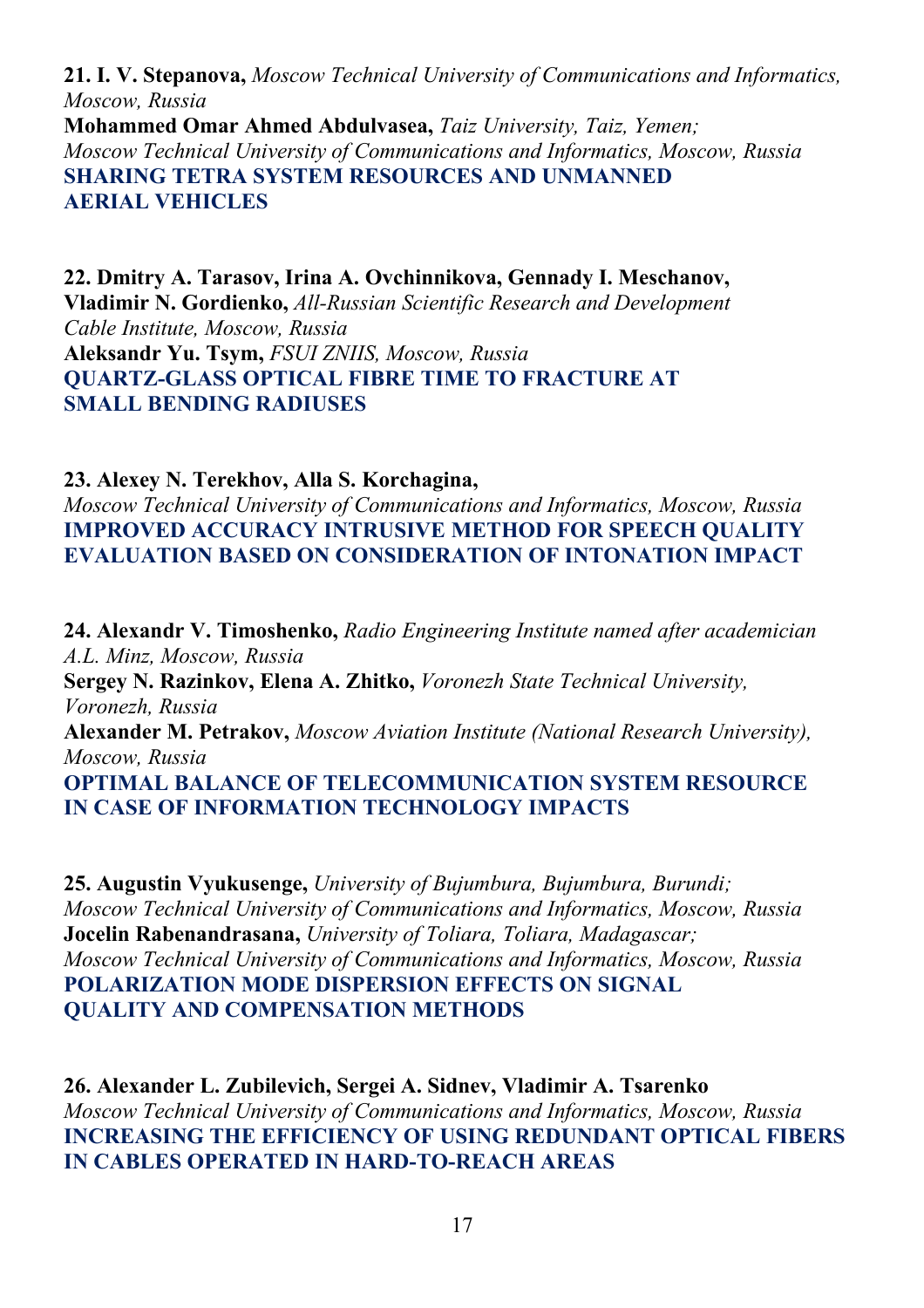# **SECTION 5. Intelligent Transport Systems**

**SECTION CHAIRMEN: Marina V. Yashina,** *Doctor of Sciences (Phisical and mathematical), Moscow automobile and road construction state technical University*  (*Member IEEE*)

**1. Veronika R. Brus, Lilia I. Voronova** (*Member IEEE*)**, Vyacheslav I. Voronov**  *Moscow Technical University of Communications and Informatics, Moscow, Russia*  **NEURAL NETWORK CLASSIFICATION OF CARDIAC ACTIVITY BASED ON CARDIOGRAM DATA FOR DRIVER SUPPORT SYSTEM** 

**2. Dmitrii A. Buslaev,** *PAO "Radiophysics", Moscow, Russia* **Marina V. Yashina** (*Member IEEE*)**, Alexander G. Tatashev,**  *Moscow Automobile and Road Construction University, Moscow, Russia; Moscow Technical University of Communications and Informatics, Moscow, Russia*  **Nikolay P. Susoev,** *Moscow Automobile and Road Construction University, Moscow, Russia* 

### **ALGORITHM FOR IMPROVING OF GEO-LOCATION ACCURACY IN DIS-TRIBUTED MONITORING MOBILE SYSTEMS OF TRAFFIC FLOW CHAR-ACTERISTICS**

**3. Mikhail G. Gorodnichev** *(Member IEEE)***, Khizar A. Dzhabrailov, Ksenia A. Polyantseva,** *Moscow Technical University of Communications and Informatics, Moscow, Russia*  **Rinat A. Gematudinov,** *Moscow Automobile and Road Construction University, Moscow, Russia*  **ON AUTOMATED SAFETY DISTANCE MONITORING METHODS BY STEREO CAMERAS** 

**4. Robert R. Gubaidullin, Timur A. Agliullin, Ilnur I. Nureev, Airat Zh. Sakhabutdinov** *(Member IEEE)***,**  *Kazan National Research Technical University n.a. A.N. Tupolev-KAI, Kazan, Russia*  **Vladimir Ivanov,** *Technische Universität Ilmenau, Ilmenau, Germany*  **APPLICATION OF GAUSSIAN FUNCTION FOR MODELING TWO-FREQUENCY RADIATION FROM ADDRESSED FBG** 

**5. Zoya V. Ilyichenkova, Svetlana M. Ivanova,** *MIREA – Russian Technological University, Moscow, Russia*  **Andrey Volkov,** *Moscow Technical University of Communications and Informatics, Moscow, Russia* 

**Alla Yu. Ermakova,** *MIREA – Russian Technological University, Moscow, Russia* **PREDICTION OF AUTONOMOUS OBJECTS POSITION USING NEURAL NETWORKS**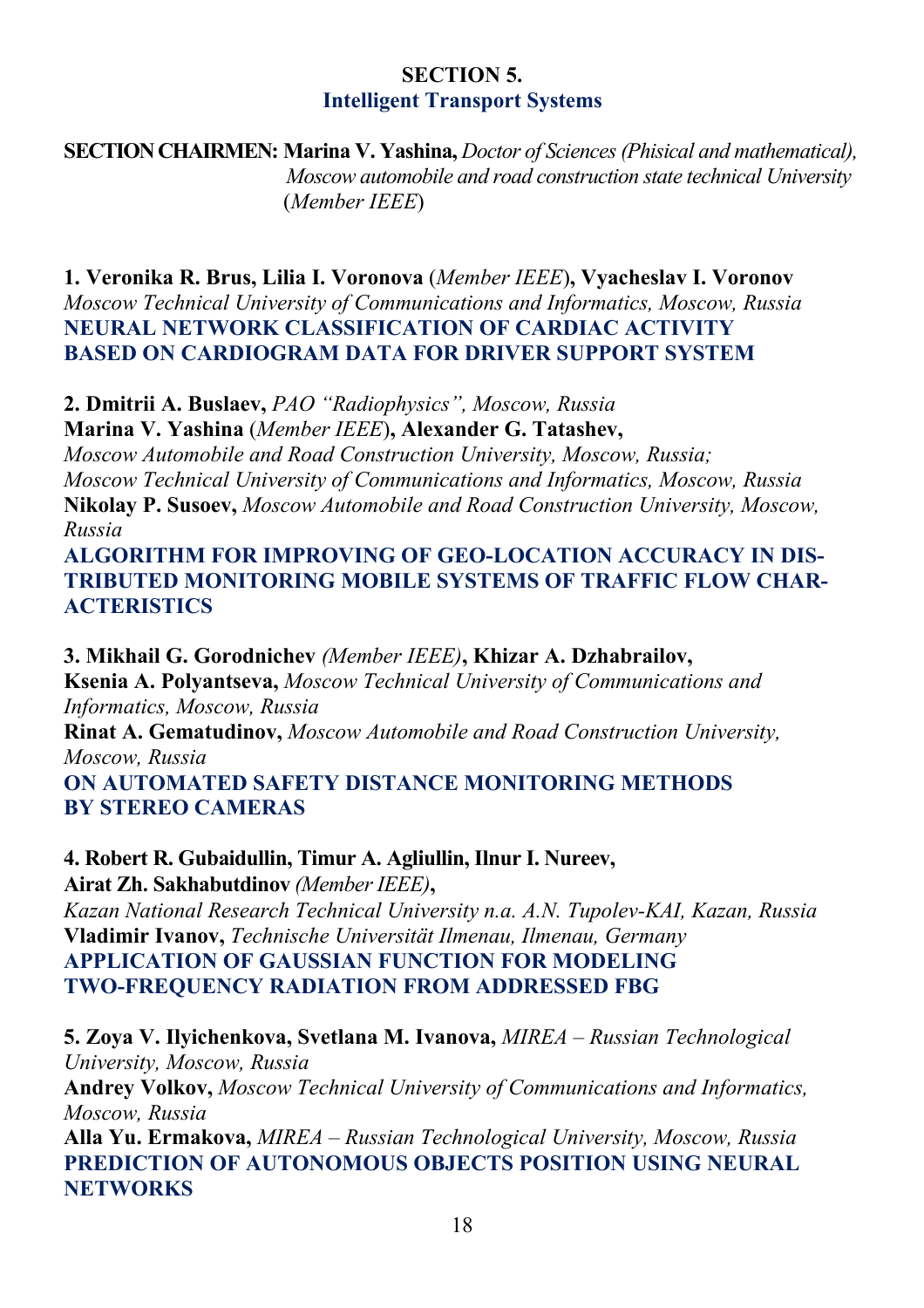**6. S. V. Kozlov, E. A. Voronin** 

*Federal State Institution «Federal Research Center «Informatics and Management» of the Russian Academy of Sciences, Moscow, Russia* 

**MACHINE LEARNING METHODS FOR ASSESSING ECONOMIC SECURITY INDICATORS IN THE LIFE CYCLE OF ON-BOARD AUTOMATION SYSTEMS ON A GIVEN PLATFORM** 

**7. Gennadiy V. Kustarev,** *Moscow Automobile and Road Construction University, Moscow, Russia*  **Vladimir F. Tishkin,** *Moscow Automobile and Road Construction University, Moscow, Russia; RAS Keldysh Institute of Applied Mathematics, Moscow, Russia*  **Marina V. Yashina** (*Member IEEE*)**, Anastasia A. Izotova,** *Moscow Automobile and Road Construction State Technical University (MADI), Moscow, Russia***;**  *Moscow Technical University of Communications and Informatics, Moscow, Russia*  **MATHEMATICAL MODEL OF RHEOLOGICAL DEFORMATIONS OF ASPHALT CONCRETE** 

**8. Igor F. Mikhalevich** 

*RUT (MITE), Moscow, Russia*  **METODS ENSURING THE SECURE OF SOFTWARE FOR INTELLIGENT TRANSPORT SYSTEMS** 

**9. Oleg G. Morozov** (*Member IEEE*)**, Airat Zh. Sakhabutdinov** (*Member IEEE*)**,** *Kazan National Research Technical University named after A.N. Tupolev-KAI, Kazan, Russia*  **Ildus U. Kurbiev,** *PSC "Sensorika", Ltd., Skolkovo, Russia* **Ilnur I. Nureev,** *Kazan National Research Technical University named after A.N. Tupolev-KAI, Kazan, Russia*  **Valentin Ivanov,** *Technische Universität Ilmenau, Ilmenau*  **INTERROGATOR FOR VIBRATION AND SHAPE MODE SENSING USING AN ADDRESS FIBER BRAGG GRATING ARRAY** 

**10. Marina S. Moseva,** *Moscow Technical University of Communications and Informatics, Moscow, Russia*  **Marina V. Yashina** (*Member IEEE*)**, Elisey A. Nosov,** *Moscow Automobile and Road Construction State Technical University (MADI), Moscow, Russia* **DESIGN FEATURES OF THE ON-BOARD COMPLEX FOR IMAGE RECOGNITION TASKS IN DRIVER ASSISTANCE SYSTEMS (DAS)**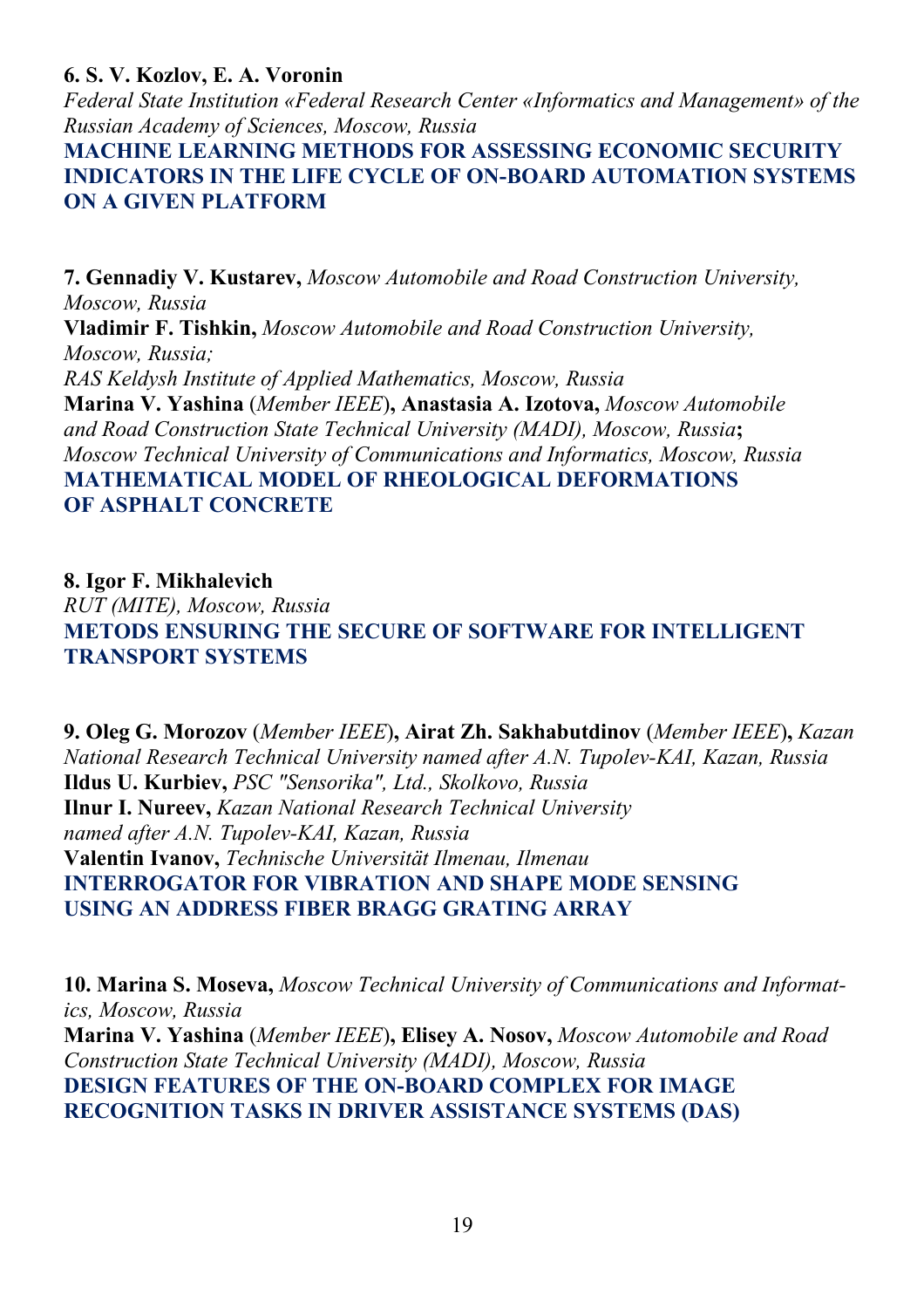# **11. Konstantin N. Pankov**

*Moscow Technical University of Communications and Informatics, Moscow, Russia*  **TESTING, VERIFICATION AND VALIDATION OF DISTRIBUTED LEDGER SYSTEMS** 

**12. Airat Zh. Sakhabutdinov** (*Member IEEE*)**, Oleg G. Morozov** (*Member IEEE*)**, Timur A. Agliullin, Robert R. Gubaidullin,** *Kazan National Research Technical University n.a. A.N. Tupolev-KAI, Kazan, Russia*  **Vladimir Ivanov,** *Technische Universität Ilmenau, Ilmenau, Germany*  **MODELING OF SPECTRUM RESPONSE OF ADDRESSED FBG-STRUCTURES IN LOAD SENSING BEARINGS** 

**13. Yuri A. Vershinin** *(Member IEEE)***, Yao Zhan**  *School of Mechanical, Aerospace and Automotive Engineering, Coventry, United Kingdom*  **VEHICLE TO VEHICLE COMMUNICATION: DEDICATED SHORT RANGE COMMUNICATION AND SAFETY AWARENESS**

**14. Andrei G. Vladyko** (*Member IEEE*)**, Vasiliy S. Elagin, Anastasia V. Spirkina, Ilya A. Belozertsev, Elizaveta A. Aptrieva** 

*The Bonch-Bruevich Saint-Petersburg State University of Telecommunications, Saint-Petersburg, Russia*  **BLOCKCHAIN MODELS TO IMPROVE THE SERVICE SECURITY ON BOARD COMMUNICATIONS** 

**15. Yue Wang,** *East China University of Science and Technology, Shanghai, China; Moscow Technical University of Communications and Informatics, Moscow, Russia*  **Lilia I. Voronova** (*Member IEEE*)**, Vyacheslav I. Voronov,** *Moscow Technical University of Communications and Informatics, Moscow, Russia*  **DESIGN AND IMPLEMENTATION OF A REMOTE MONITORING** 

**HUMAN HEALTH SYSTEM** 

**16. D. Wegerle, B. S. Kerner, M. Schreckenberg,** *University of Duisburg-Essen, Duisburg, Germany* 

**S. L. Klenov,** *Moscow Institute of Physics and Technology, Dolgoprudny, Russia* **PREDICTION OF MOVING BOTTLENECK FOR SAFETY AUTONOMOUS DRIVING** 

# **17. Mikhail R. Yakimov**

*Moscow automobile and road construction state technical university (MADI), Moscow, Russia*  **THE USE OF VARIOUS INPUT DATA IN THE DESIGN OF PUBLIC TRANS-PORT ROUTE NETWORKS**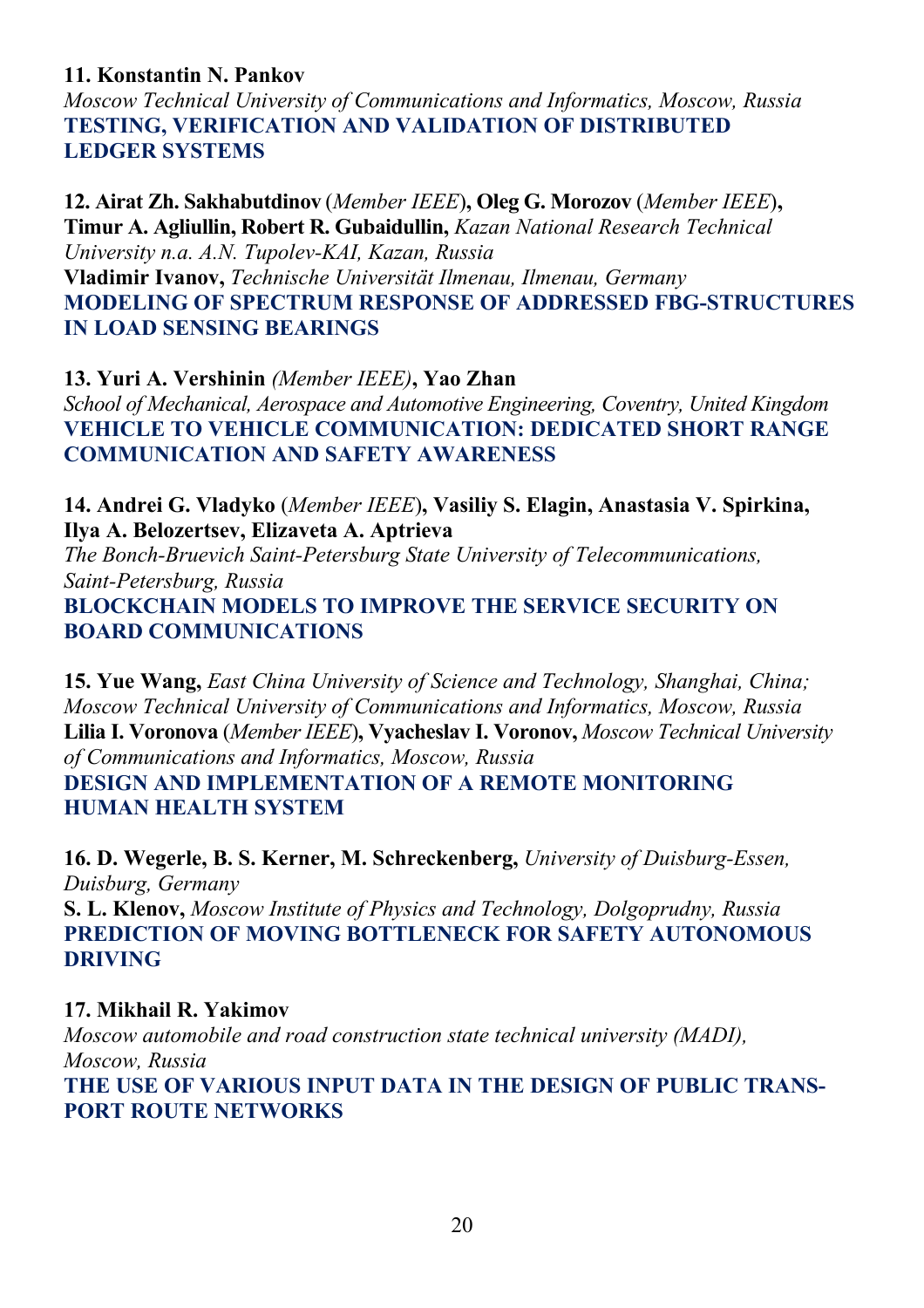# **SECTION 6. Digital signal processing in on-board radio systems**

**SECTION CHAIRMEN: Yury V. Kuznetsov,** *IEEE Senior Member, Doctor of Sciences (Engineering), Professor of Moscow Aviation Institute (National Research University), Moscow, Russia*

> **Timofey Shevgunov,** *Ph.D, Moscow Aviation Institute (National Research University), Moscow, Russia Chair of MTT/ED/AES Chapter Moscow, Russia*

**1. Valentin A. Abramov, Oleg B. Popov, Vladimir G. Taktakishvili** *(Member IEEE)***, Tatyana V. Chernysheva**  *Moscow Technical University of Communications and Informatics, Moscow, Russia*  **RESAMPLING IN AUDIO BROADCAST FORMATION PIPELINE** 

**2. Vladimir A. Baranov, Mikhail U. Konyshev, Andrey A. Privalov, Alexandr A. Shestakov,** *Radioavionica Corporation, St. Petersburg, Russia* **Valery I. Kurnosov,** *Research Institute "Rubin", St. Petersburg, Russia*  **VERIFICATION OF CRYPTOGRAPHIC ALGORITHMS BASED ON THE USE OF METHOD SIMULATION BINARY RANDOM SEQUENCES WITH SPECIFIED STATISTICAL PROPERTIES** 

**3. Vyacheslav V. Borodin, Alexander M. Petrakov, Vyacheslav A. Shevtsov**  *Moscow Aviation Institute (National Research University), Moscow, Russia*  **INFLUENCE OF NODE RELIABILITY ON DATA EXCHANGE EFFICIENCY IN DISTRIBUTED MONITORING SYSTEMS WITH DYNAMIC TOPOLOGY** 

**4. Alexey, D. Bykov, Vyacheslav I. Voronov, Lilia I. Voronova** (*Member IEEE*)**, Ivan A. Zharov** 

*Moscow Technical University of Communications and Informatics, Moscow, Russia*  **WEB APPLICATION DEVELOPMENT FOR BIOMETRIC IDENTIFICATION SYSTEM BASED ON NEURAL NETWORK FACE RECOGNITION** 

**5. Nikolay. L. Dembitskiy, Sergey V. Polyakov,**  *Moscow Aviation Institute (National Research University), Moscow, Russia*  **Alexander V. Timoshenko,** *JSC "Radiotechnical Institute named after academician A.L. Mintsa, Moscow, Russia*  **RECOGNITION OF ANALOG SIGNALS OF A GIVEN SHAPE USING CONTINUOUS PROCESSORS**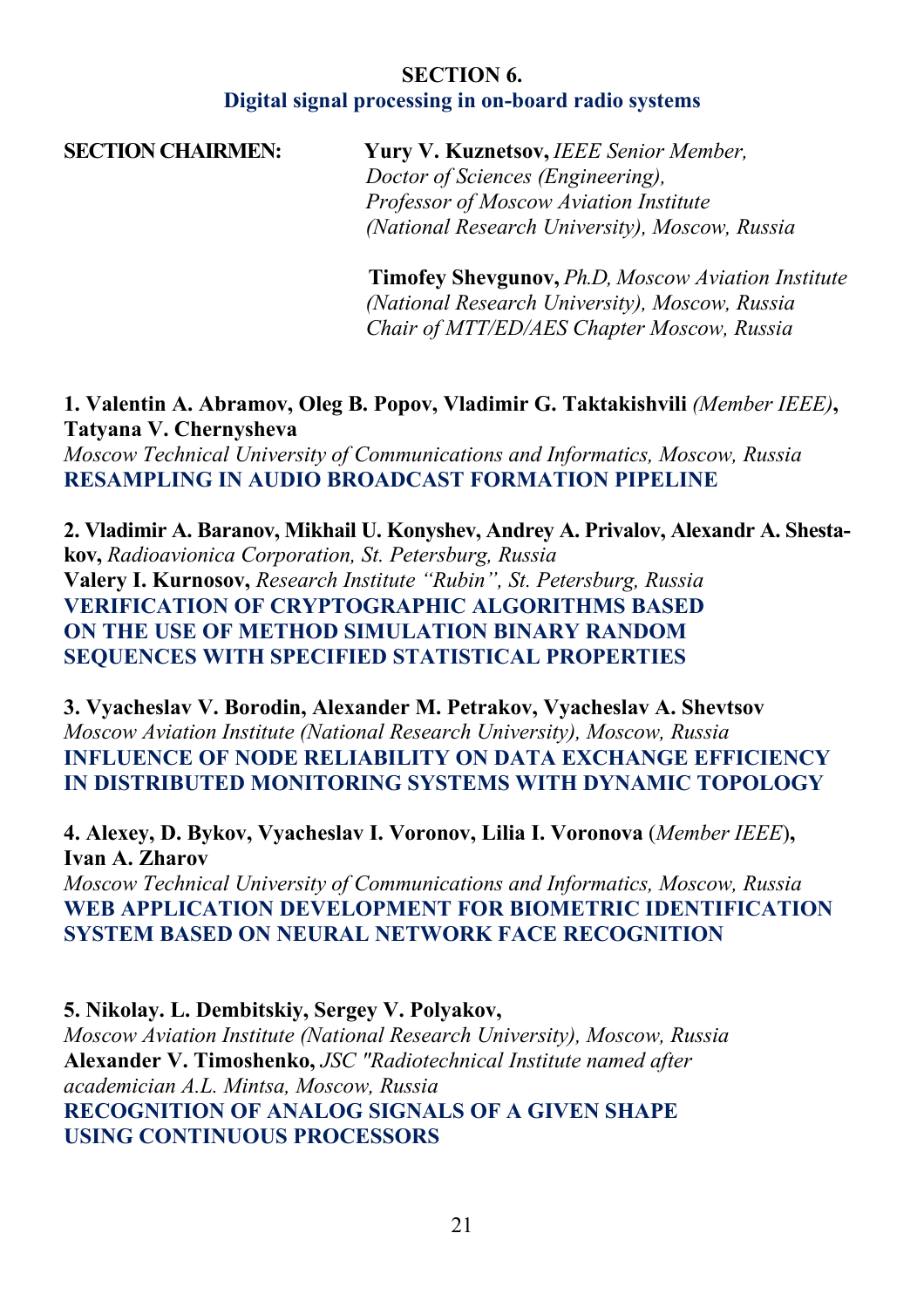#### **6. George A. Dolin**

*Moscow Technical University of Communications and Informatics, Moscow, Russia*  **OBJECT-ORIENTED REPRESENTATION OF MIXED MODELS KNOWLEDGE IN THE DESIGN OF ELECTRONIC DEVICES IN CAD ELECTRA** 

**7. Sergey V. Dushin** *(Member IEEE)***,** *Institute of Control Sciences of Russian Academy of Sciences, Moscow, Russia*  **Sergey S. Shavrin,** *Moscow Technical University of Communications and Informatics, Moscow, Russia*  **ROBUST ADAPTIVE FILTERING ALGORITHM FOR ECHO SIGNAL INTERFERENCE SUPPRESSION IN SINGLE CARRIER DUPLEX SATELLITE SYSTEMS** 

**8. Konstantin Yu. Gavrilov, Timofey Ya. Shevgunov** *(Member IEEE) Moscow Aviation Institute (National Research University), Moscow, Russia*  **A NEW MODEL OF HUMAN RESPIRATION FOR ALGORITHM SIMULATION MODELING IN RADAR APPLICATIONS** 

**9. Kirill V. Kamenskiy, Konstantin Yu. Gavrilov**  *Moscow Aviation Institute (National Research University), Moscow, Russia*  **ANALYSIS OF DISTORTIONS IN THE DE-RAMPED LFM-CW SIGNAL OF AN EXTENDED TARGET** 

**10. Dmitry S. Golenko, Mihail I. Sychev**  *Moscow Aviation Institute (National Research University), Moscow, Russia*  **MANEUVERING REENTRY TARGET TRACKING BY MEANS OF PASSIVE RADAR** 

**11. Vladimir V. Ionov, Alexander V. Pestryakov**  *Moscow Technical University of Communications and Informatics, Moscow, Russia*  **METHODS OF LABORATORY TESTING OF RADIOMETRICS OF SPACE MONITORING SYSTEMS FOR MOBILE OBJECTS** 

**12. Vladimir L. Karyakin**  *Volga region state university of telecommunications and informatics, Samara, Russia*  **METHOD FOR ESTIMATING THE SFN STABILITY RESERVE**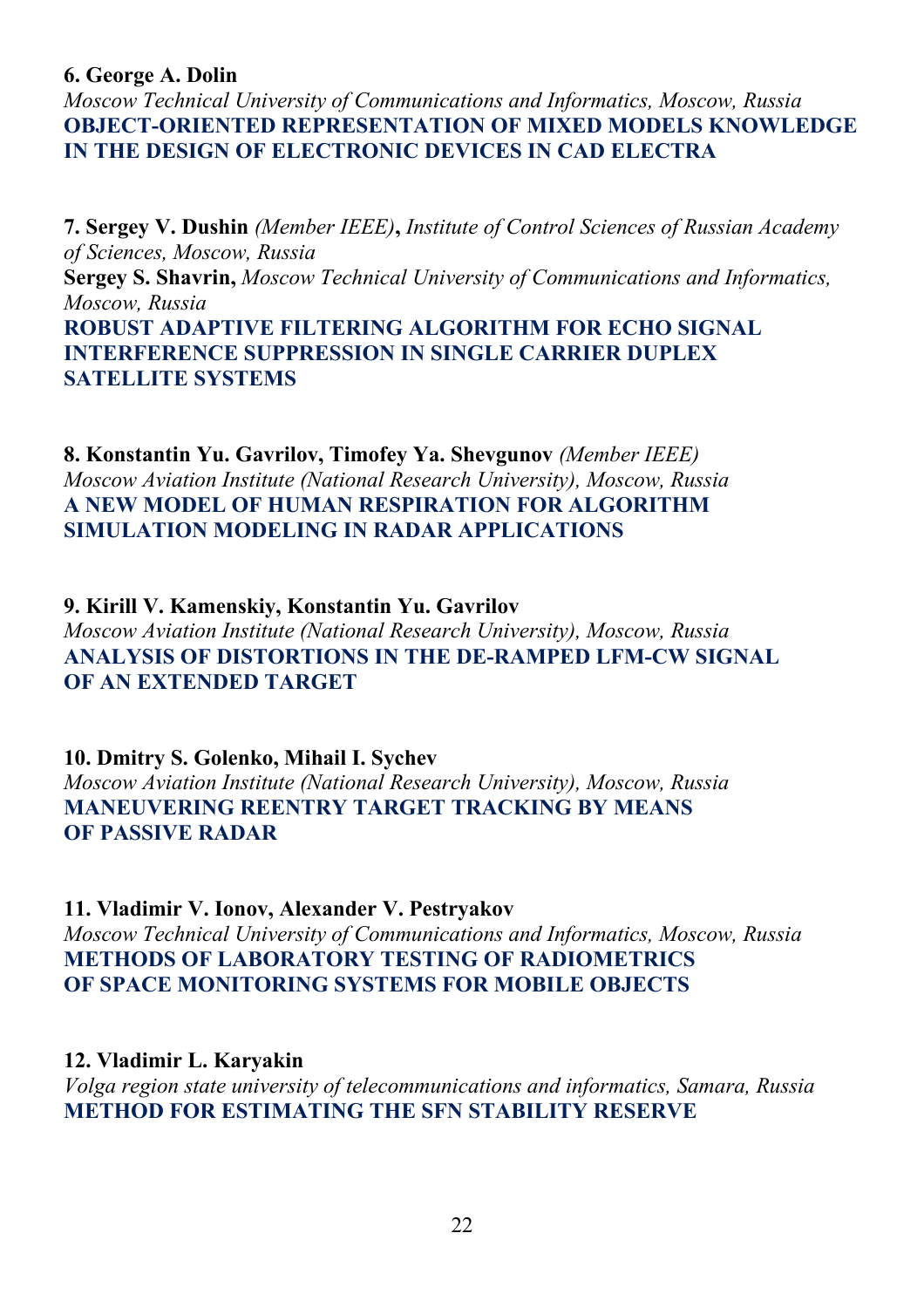**13. Maxim A. Konovalyuk, Yury V. Kuznetsov, Andrey B. Baev, Anastasia A. Gorbunova,**  *Moscow Aviation Institute (National Research University), Moscow, Russia*  **DIRECTION OF ARRIVAL ESTIMATION USING CYCLOSTATIONARY PROPERTIES OF WI-FI SIGNALS** 

**14. Andrei S. Kuznetsov, Sergey N. Kuznetsov, Mikhail N. Ushkar**  *Moscow Aviation Institute (National Research University), Moscow, Russia*  **AUTOMATION OF THE LEARNING PROCESS OF A NEURAL NETWORK AS CLASSIFIER IN THE FORMATION OF A DESIGN BASIS OF COMPLEX TRANSPORT SYSTEMS** 

**15. Vladislav I. Lipatkin, Elizaveta O. Lobova, Nikolay A. Kandaurov**  *Moscow Technical University of Communications and Informatics, Moscow, Russia*  **WIDEBAND SIGNALS DISPERSION DISTORTIONS OPTIMUM TRACKING COMPENSATOR BASED ON DIGITAL FILTER BANKS USING FARROW FILTERS** 

**16. Evgeniy M. Lobov, Vladimir O. Varlamov, Kirill Yu. Sokolov**  *Moscow Technical University of Communications and Informatics, Moscow, Russia*  **METHODS FOR INCREASING THE COMPUTATIONAL EFFICIENCY OF THE ALGORITHM FOR CALCULATING THE COMPENSATOR FOR NON-UNIFORMITY OF THE FREQUENCY RESPONSE OF ANALOG FILTERS IN A HYBRID FILTER BANK** 

**17. Elizaveta O. Lobova** 

*Moscow Technical University of Communications and Informatics, Moscow, Russia*  **DETERMINING CHANNELS NUMBER IN THE DIGITAL FILTER BANK FOR THE WIDEBAND SIGNALS DISPERSION DISTORTION COMPENSATION** 

**18. Sergey S. Loginov, Vadim V. Afanasiev**  *Kazan National Research Technical University named after A. N. Tupolev – KAI, Kazan, Russia*  **FRACTIONAL POWER SPECTRA IN DIAGNOSTICS OF NONLINEAR DISCRETE LORENTZ AND CHUA SYSTEMS**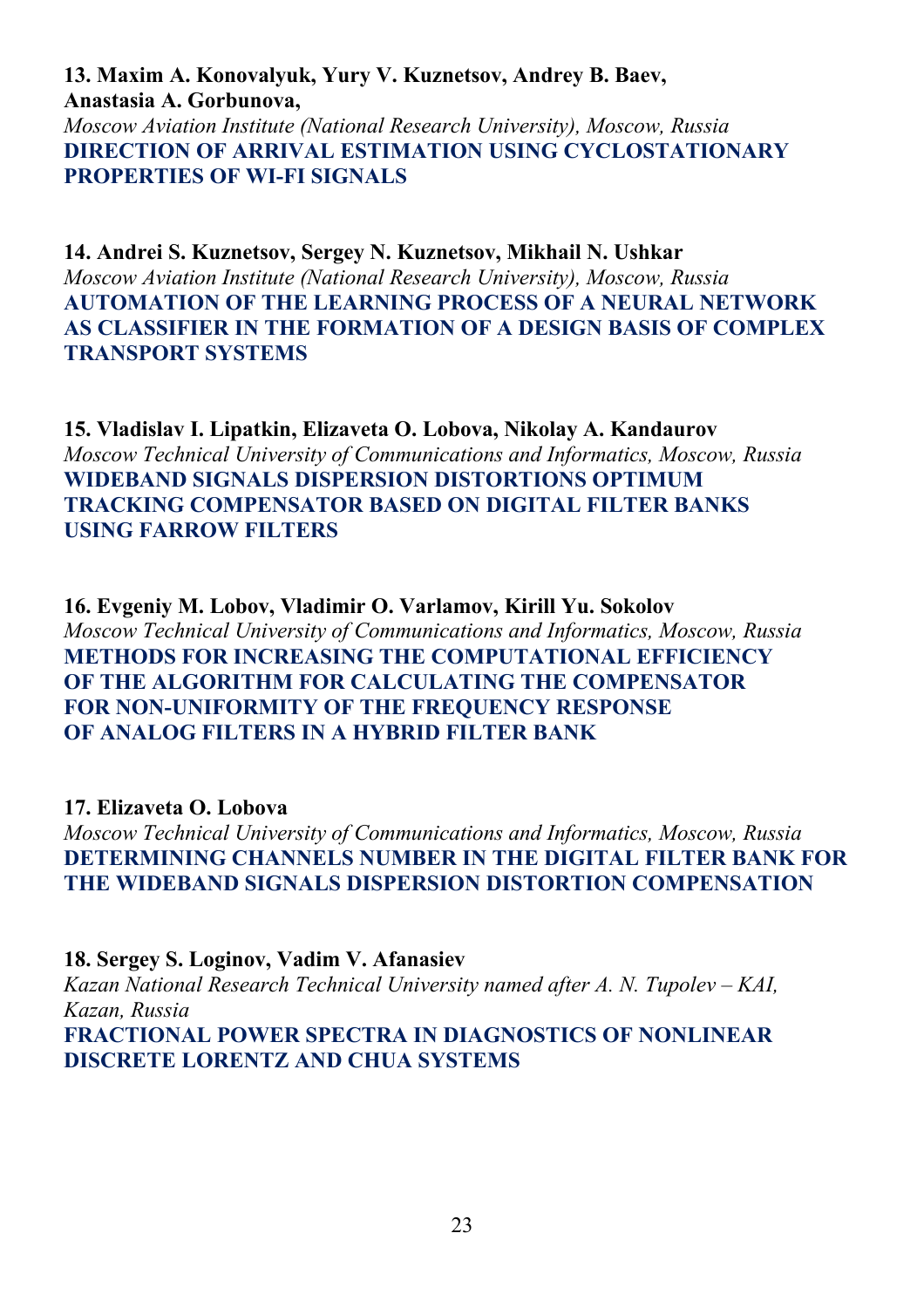### **19. Grigory V. Malshakov**

*Moscow Aviation Institute (National Research University), Moscow, Russia*  **METHOD OF ACHIEVING INTEROPERABILITY OF APPLIED SOFTWARE BASED ON THE ANALYSIS OF THEIR DATA** 

**20. Grigory V. Malshakov**  *Moscow Aviation Institute (National Research University), Moscow, Russia*  **INTEROPERABILITY APPLICATION PACKAGE** 

**21. Alexey M. Matveev, Nikolay L. Dembitskiy, Mikhail N. Ushkar**  *Moscow Aviation Institute (National Research University), Moscow, Russia*  **CONTINUOUS COMPUTING DEVICES FOR BUILT-IN DIAGNOSTIC SYSTEM OF TRANSMIT/RECEIVE MODULE IN ACTIVE PHASED ARRAY RADAR** 

#### **22. Vladimir Yu. Mikhaylov, Roman B. Mazepa**

*Moscow Aviation Institute (National Research University), Moscow, Russia*  **APPLICATION OF FAST TRANSFORMATIONS IN GALOIS FIELDS TO INCREASE EFFICIENCY OF RADIO CHANNEL RESOURCES USING** 

**23. Valery P. Orlov**  *Moscow aviation institute (National research university), Moscow, Russia*  **OBJECT TRACKING ALGORITHM BASED ON THE HARRIS DETECTOR** 

**24. Vasily V. Prikhodko**  *JSC SPC Vigstar, Moscow, Russia*  **THE CONCEPT OF PROGRAM-MODELING COMPLEX IN ORDER TO CREATE A SYSTEM OF ANTI-JAMMING SATELLITE COMMUNICATIONS SYSTEMS (RADIO LINKS TO "EARTH-SPACECRAFT")** 

**25. Ludmila Ponomareva,** *Moscow City University, Moscow, Russia*  **Oxana Romashkova,** *Moscow State Linguistic University, Moscow, Russia* **TRAINING OF SPECIALISTS IN ON-BOARD COMMUNICATION SYSTEMS** 

**26. Aleksei M. Potashnikov, Igor V. Vlasuyk, Vasilii V.Ivanchev, Andrei V. Balobanov,**  *Moscow Technical University of Communications and Informatics, Moscow, Russia*  **THE METHOD OF REPRESENTING GRAYSCALE IMAGES IN PSEUDO COLOR USING EQUAL-CONTRAST COLOR SPACE**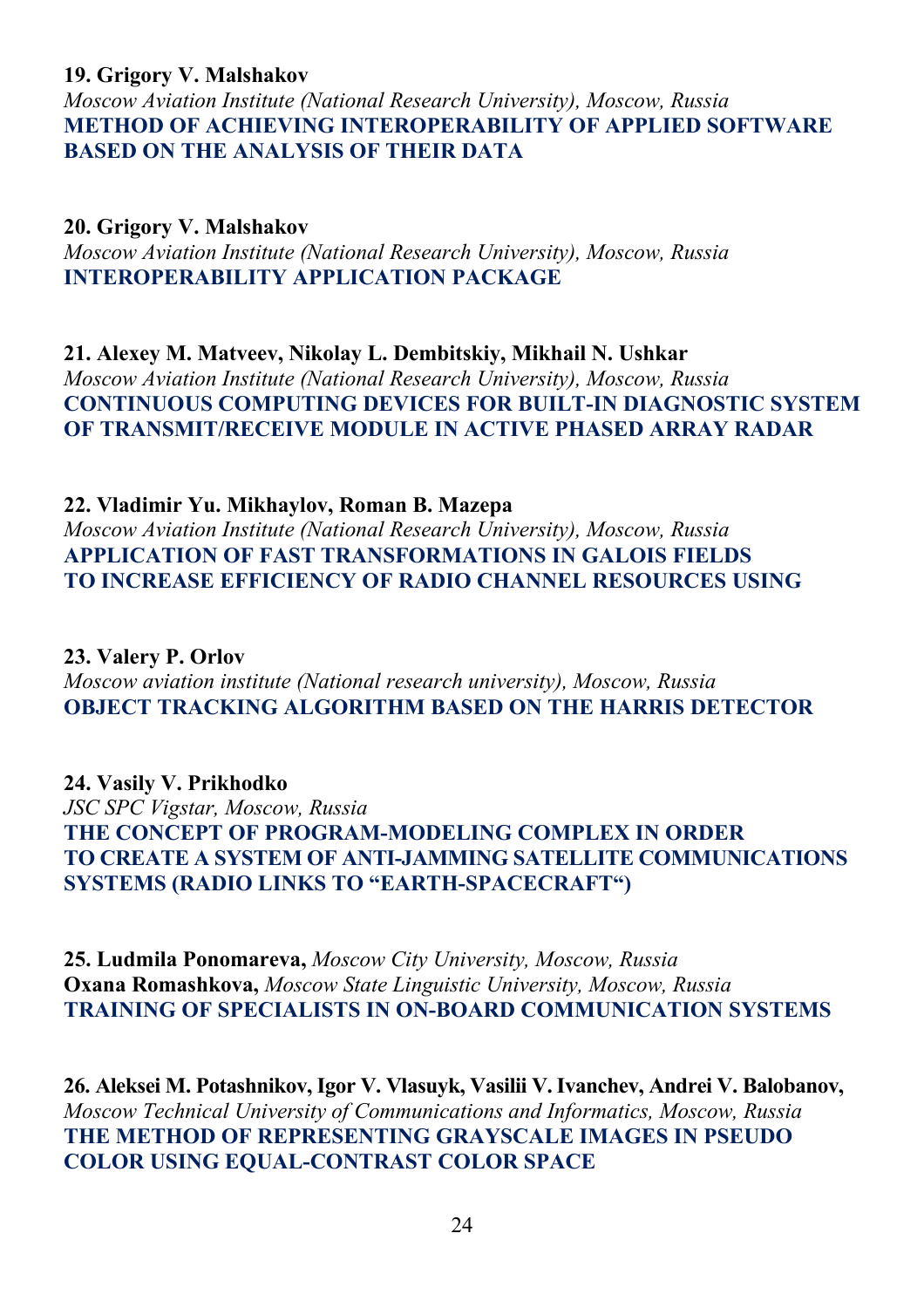# **27. Alexander G. Samoylov, Sergey A. Samoylov, I. A. Al-Tahar, S. A. Nasir**  *Vladimir State University named after Alexander and Nikolai Stoletovs, Vladimir, Russia*  **AN ANALYSIS OF THE PROBBABILITY OF ONE TYPE OF ERRORS IN DIGITAL COMMUNICATION**

**28. Vyacheslav A. Shevtsov,** *Moscow Aviation Institute (National Research University), Moscow, Russia* 

**A. B. Silantyev, A. V. Golubev,** *P.G.Demidov Yaroslavl State University, Yaroslavl, Russia*  **A. V. Timoshenko,** *Academician A. L. Mints Radiotechnical Institute, Moscow, Russia*  **DETECTION OF SMALL-SIZED RADAR OBJECTS USING MULTI-SCANNING OBSERVATION METHOD** 

**29. Irina S. Sineva** *(Member IEEE)***, Mikhail D. Molovtsev**  *Moscow Technical University of Communications and Informatics, Moscow, Russia*  **AN INTEGRATED APPROACH TO THE REGRESSION PROBLEM IN FOREST FIRES DETECTION** 

**30. Konstantin K. Smirnov,** *Moscow Aviation Institute (National Research University), Moscow, Russia; Scientific Research Institute of System Analysis, Moscow, Russia* **Alexander V. Nazarov, Mikhail N. Ushkar,** *Moscow Aviation Institute (National Research University), Moscow, Russia* 

**V. V. Blinov,** *Scientific Research Institute of System Analysis, Moscow, Russia* **METHODS OF DETECTING LATENT DEFECTS IN CELLS OF THE SUPER-OPERATIVE MEMORY OF MICROCIRCUITS USED IN THE DIGITAL SIGNAL PROCESSING SYSTEMS** 

**31. Sergey V. Sokolov,** *North Caucasus branch of Moscow Technical University of Communications and Informatics (MTUCI), Rostov-on-Don, Russia* **Sergey O. Kramarov,** *Surgut State University (SurSU), Surgut, Russia* **Vladislav V. Kamenskiy, Olga I. Sokolova,** *Rostov State Transport University (RSTU), Rostov-on-Don, Russia*  **SYNTHESIS OF WAVEGUIDE-OPTICAL ANALOG-TO-DIGITAL CONVERTER FOR ULTRA-HIGH SPEED SYSTEMS OF INFORMATION PROCESSING**